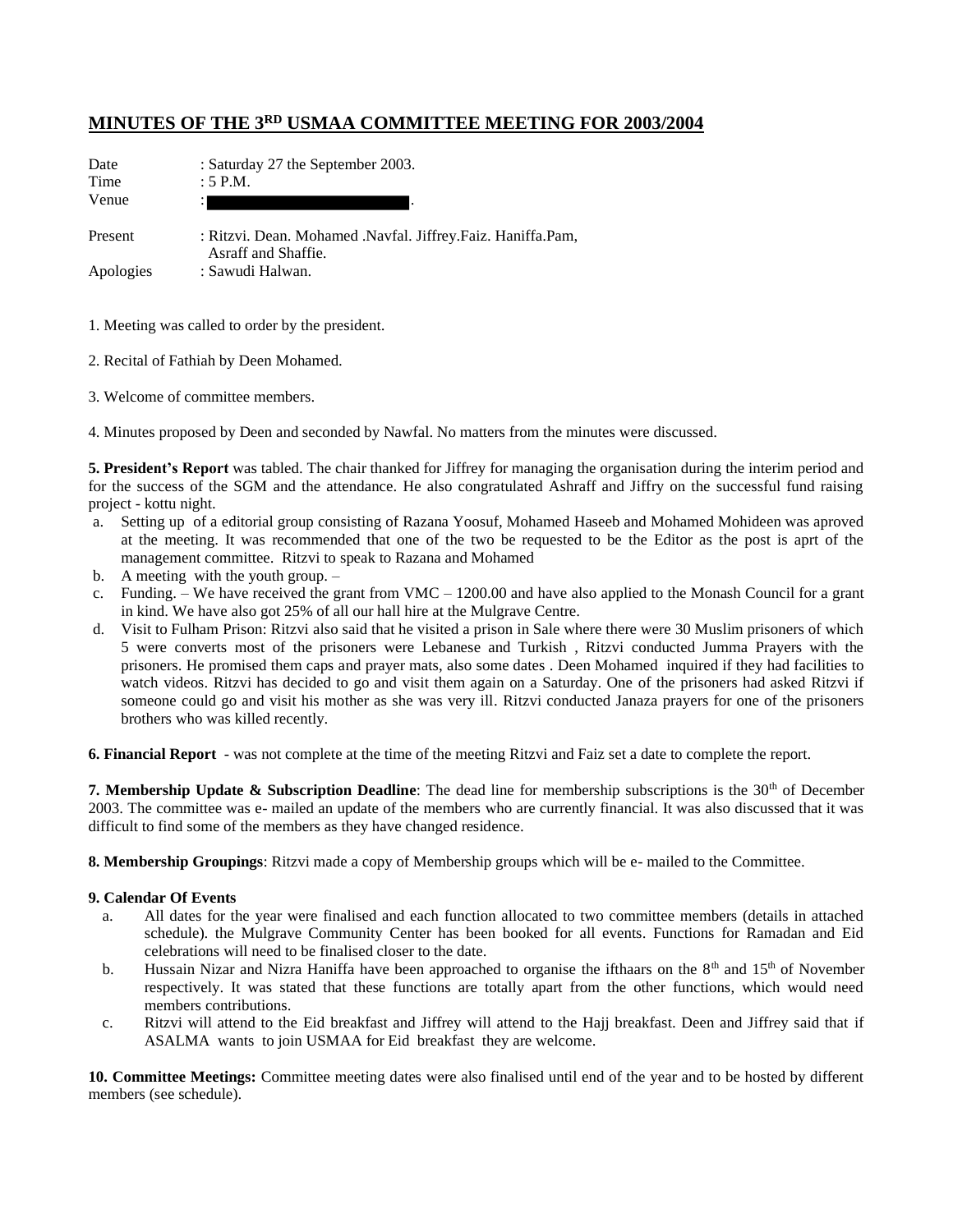#### **11. Newsletter and Editorial Committee**

The Newsletter will go out once in three months, it will be done by the Editorial Committee.

- Ritzvi said that he had a two-hour discussion with the editorial committee,
- a. One page to be dedicated to youth activities and the youth committee be responsible to get the information
- b. Sithy's achievement to be highlighted.
- c. To let all the members know that no one should send anonymous letters to the committee.

12. Youth Report: The minutes of the youth committee meeting held on the 21<sup>st</sup> of September was tabled at the meeting. The Youth wanted to visit a refugee camp, but had problems locating one. Since the Marybyong detention centre would only permit about 6 persons to visit, Jiffrey suggested that six of youth should go. Deen commented that the Refugees may not need help if it is being run by the Government.

13. **Fasting Period:** Discussed on the events calendar. 27th night will be held at the Mitcham hall due to the lateness of hour. It was also decided to cancel the  $3<sup>rd</sup>$  Ifthaar as we had got Vajuhudeen to book the hall, thereby keeping our 10 functions for the year and not loosing out on the 25% discount.

**14 Website:** It was suggested we try to get more advertisements for the USMAA web site and generate some income. It was also decided to ask Shaffie to ensure that no anonymous mail or announcements are posted on the web.

#### **15. Projects**.

- a. The Kottu Night was a success, we made a profit of  $\frac{2737}{6}$  (accounts to be finalised for the next meeting) There were a few members who were not quite happy about the way things were handled that night.
- b. Till project for the Janaza fund, the tills will be given to the members and collected in May. Although initiated by the main committee, the Janaza committee will be requested to coordinate.

#### **16. Letters to be Tabled**

- a. Write to Hong Lim and say that we are unable to attend the Multicultural Banquet as it is our fasting period.
- b. Ritzvi to apply for the Multicultural Grant for youth project

#### **Any other business**

- a. Janaza fund: It was informed that all members were not eligible for money from the Janaza fund. The fund is dispersed on a need by need basis. Ri8tzvi said that a paper had been presented at the AGM on the workings of the Janaza fund and a formal document to be prepared. The committee decided to invite the Janaza Committee for the next meeting.
- b. Ritzvi has spoken to some of the past presidents with regard to changes to the constitution and the role of trustees. He said that he had nothing personal against any of the trustees, but felt that the position was obsolete and could be replaced by an advisory body elected on a three year basis.
- c. Jiffrey suggested that we send letters to non-financial members saying that if they have not paid their subscription that they wont get there newsletter.

The meeting ended at 8p m. with recital of Fatiah by Nawfal.

Secretary

Pam Asraff.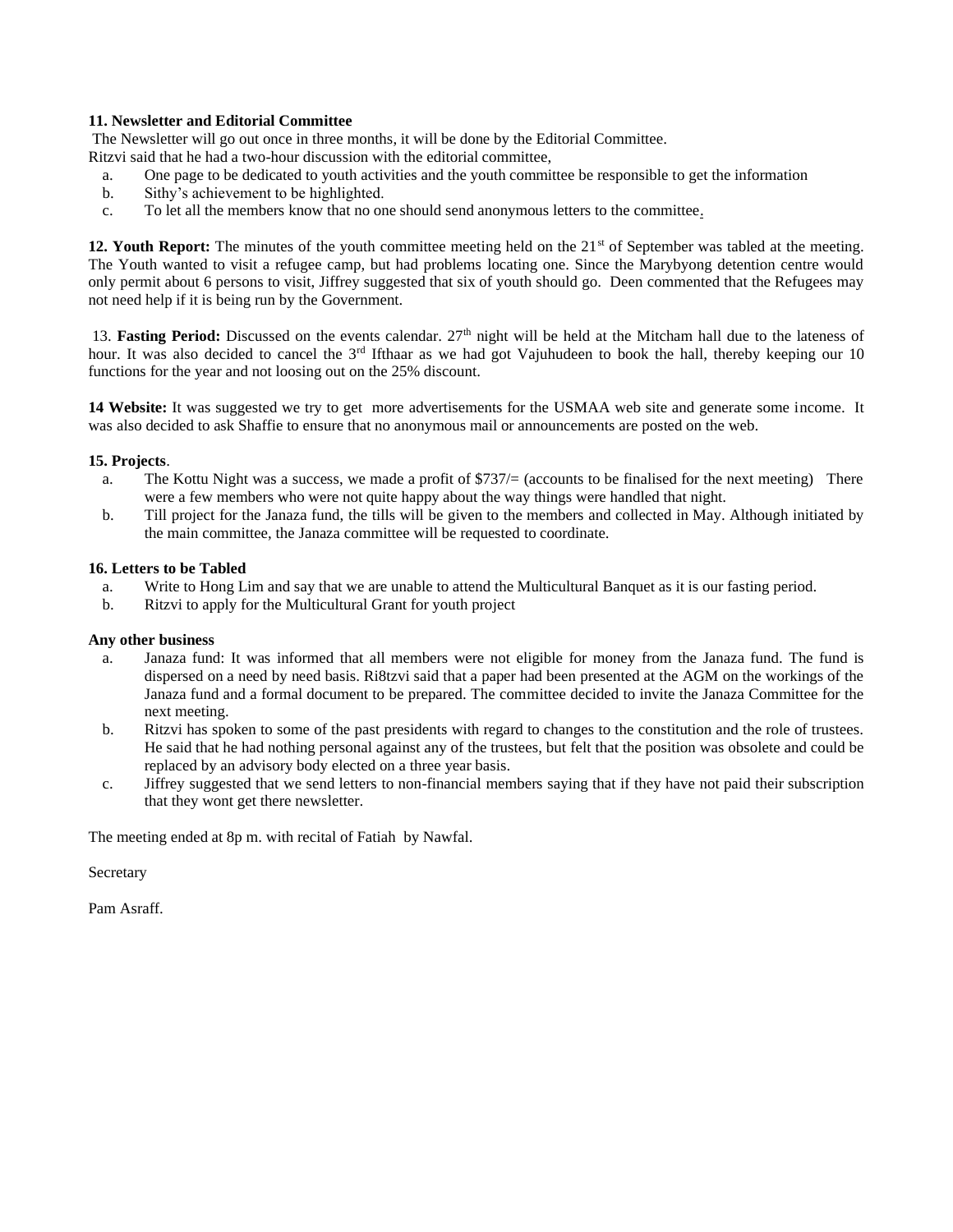## EVENTS CALENDER - USMAA

| <b>EVENT</b>                | <b>DATE</b>              | <b>COMMITTEE</b>        |  |
|-----------------------------|--------------------------|-------------------------|--|
|                             |                          | <b>MEMBER</b>           |  |
|                             |                          |                         |  |
| <b>FELLOWSHIP DINNER</b>    | $13TH$ September         | <b>Full Committee</b>   |  |
|                             |                          | Hussain Nizar &         |  |
| $FASTING - 2ND SAT$         | 8 <sup>th</sup> November | Committee               |  |
|                             |                          | Nizra Haniffa and group |  |
| $FASTING - 3RD SAT$         | $15th$ November          |                         |  |
|                             |                          | Committee               |  |
| LAILATHUL - QADR            | 20/21 Nov                | (to book Mitcham)       |  |
|                             |                          | Ritzvi & Faiz           |  |
| <b>EID CELEBRATIONS</b>     | $29th$ November          |                         |  |
|                             |                          | Nawfal and              |  |
| <b>HAJJ CELEBRATIONS</b>    | $7th$ February           | Jiffry/Mohamed          |  |
|                             |                          | Janaza Committee        |  |
| <b>SPORTS DAY</b>           |                          |                         |  |
|                             |                          | Pam/Ashraff $\&$        |  |
| ORATORY CONTEST             | 6 <sup>th</sup> March    | Shaffie/Sawudi          |  |
|                             |                          | Mohamed/Jiffry          |  |
| <b>MEELAD &amp; QIRAATH</b> | $15th$ May               |                         |  |
|                             |                          |                         |  |
| <b>AGM</b>                  | $10^{th}$ July           | Committee               |  |
|                             |                          |                         |  |

## **SPECIAL EVENTS DAYS**

| <b>EVENT</b>         | DATE | Committee member |
|----------------------|------|------------------|
| RAMADHAN FESTIVAL    |      | Committee        |
| <b>HAJJ FESTIVAL</b> |      | Committee        |

# NEWSLETTERS

| <b>ISSUE</b>    | <b>DATE</b>    |
|-----------------|----------------|
| $1^{ST}$        | $20TH$ October |
| $2^{\rm ND}$    |                |
| 3 <sup>RD</sup> |                |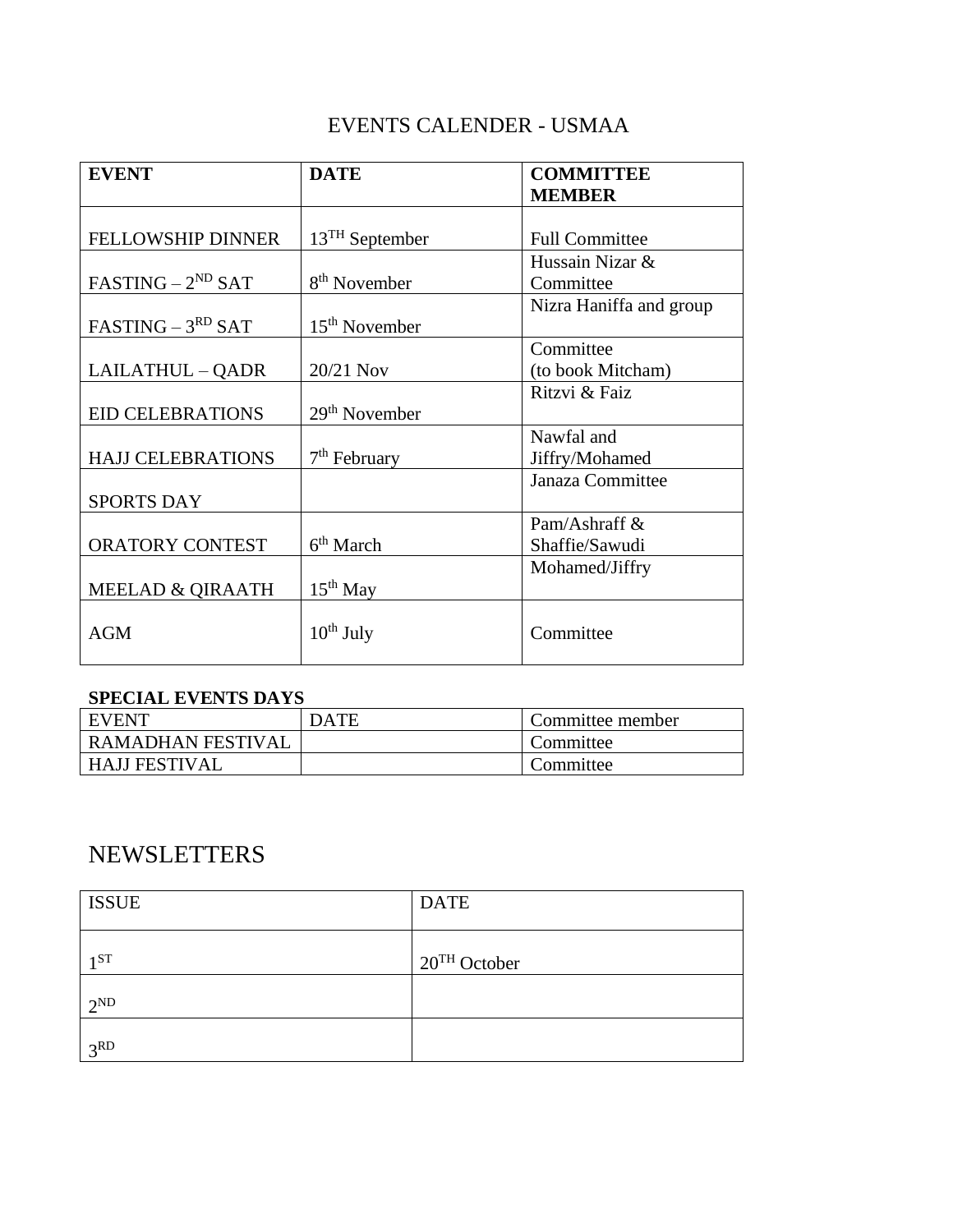## **COMMITTEE MEETINGS – USMAA**

| <b>MEETING</b>          | <b>DATE</b>                  | <b>VENUE</b>                |
|-------------------------|------------------------------|-----------------------------|
| $\mathbf{1}$            | July                         | A. Amirudin                 |
| $\overline{2}$          | 9th August                   | <b>Nawfal Sharifdeen</b>    |
| $\overline{\mathbf{3}}$ | $27^{\rm th}$ September      | <b>Mohamed Mohideen</b>     |
| $\overline{\mathbf{4}}$ | October Sun 19th at 5.00 pm  | Pam & Ashraff               |
| 5                       | November $15 - 6.30$ pm      | <b>Mulgrave Hall</b>        |
| 6                       | December Sat 20th at 4.00 pm | <b>Jiffrey Marikar</b><br>9 |
| $\overline{7}$          | <b>TBA</b>                   |                             |
| 8                       | <b>TBA</b>                   |                             |
| 9                       | <b>TBA</b>                   |                             |
| 10                      | <b>TBA</b>                   |                             |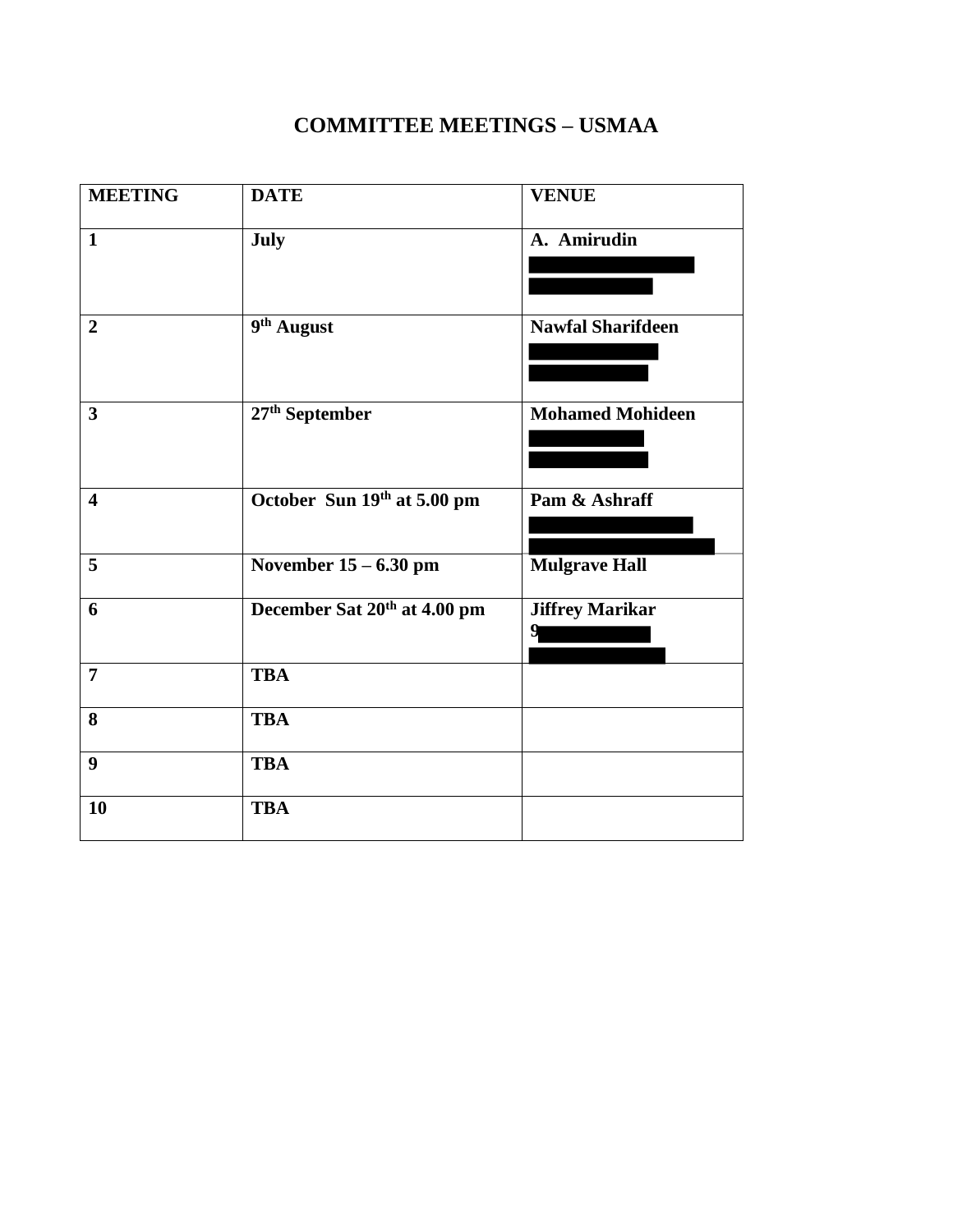## **MINUTES OF THE 4TH USMAA COMMTTEE MEETING FOR 2003/2004**

Date: Sunday 19th October 2003 Time: 5p.m. Venue: Present: Ritzvi, Deen, Ashroff, Shaffie, Pam, Sawudi and Naufal. Apologies: Jiffrey,Faiz,Rifka and Razana.

- 1. Meeting was called to order by the President.
- 2. Recital of Fathiah by Ashroff.
- 3. Welcome of committee members by the President.
- 4. Minutes proposed by Deen and seconded by Ashroff.

#### **5. President's Report was** tabled.

- a) As discussed at our last meeting Razana had agreed to be the Editor of the USMAA Newsletter, but will be unable attend any committee meetings. As Ritzvi is also on the Editorial Committee he would report back. The Editorial Committee has met on two weekends to finalise the newsletter, which will be posted to the members on the  $20<sup>th</sup>$  of October. An interview with Sithy will be featured in the newsletter.
- b) Ritzvi had a meeting with the Youth Group in order to discuss about applying for a grant from the VMC with regards to a Youth Forum.

## **6. Financial Report** was completed by Ritzvi and Faiz,

- a) 65 members have paid up. Their subscriptions amounted to \$1875/=.
- b) We have received a grant of \$1200/= from VMC.
- c) Ashroff suggested a Pittu Night to make more funds, but Ritzvi and Deen said that we will wait a few months more and see if it will be necessary, but all agreed that it will be better if all the members paid their subs.

## **7. Membership update and Subscriptions**, the committee was given updates of **F**inancial members.

- a) Nakeeb Issadeen and family has joined USMAA, Ritzvi said that he will post them a Newsletter
- b) The groups were finalised with a few additions and deletions from the list. Dean's group will work with Naufal for the hajj celebrations dinner.
- c) Ritzvi wanted the committee to talk to the non-financial members in their lists and ask them to pay up their subscriptions as the fasting time has now begun and the costs would go up.

## **8. Janaza committee**

- a) Chota and Fathaya from the Janaza committee was unable to attend the meeting.
- b) Ritzvi said that he will distribute the tills as a fund raising for the Janaza fund during the ifthaars. The tills will be collected at the end of April or May.
- c) Deen said that we should ask the Janaza committee for their suggestions and he also commented that the Janaza committee should buy a grave instead of keeping the money in the Janaza Fund.

Ritzvi has spoken to Mahroof about the paper with regard to management and operations of the fund that was presented at the AGM. Maharoof had agreed to meet with the Janaza committee and finalise details after Ramadhan. Deen said that the membership did not need to know all the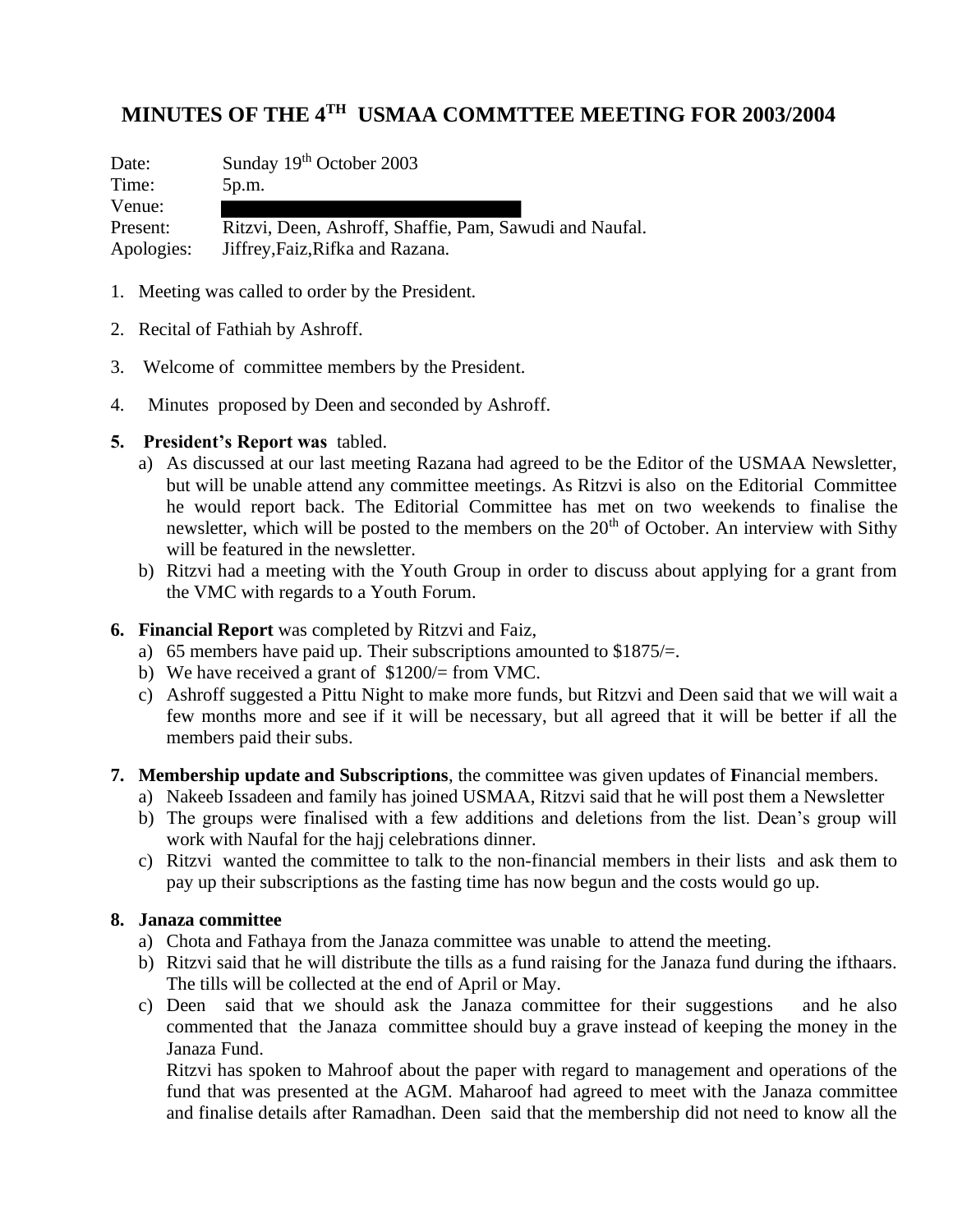details of who died or who was buried as that is supposed to be confidential, but Ritzvi said its time to get a documentation as the Janaza committee decides who is entitled to the Janaza Fund.

- **9. Newsletter** was posted to all financial members. Ritzvi thanked Razana Yoosuf & Mohamed Haseeb for all the excellent work put in and getting the newsletter on time. It was also decided to send copies of the newsletter to all Muslim embassies and consuls.
- **10. Youth Report** the youth are a very active group and have decided to submit an article in the Newsletter about their Youth Team and their goals.
	- a) The youth group is also planning to visit the Marbyong Detention centre with food and clotihng for the muslim detainees there.
	- b) USMAA is applying for a Grant of \$2000/= to the VMC for the youth committee in April or May
	- c) A special mention to Adel and Shakira who are working very hard for the Team.
- 11. **Fasting Period:** The Mulgrave Community Centre has been booked for the Ifthaars and Mitcham for the  $27<sup>th</sup>$  night.
	- a) USMAA will donate the cups and plates in bulk for the ifthaars and also the stringhoppers for the 8th
	- b) Ritzvi was hoping that USMAA will get donations and Deen suggested a donation box at the entrance to the hall at the Celebrations Dinners.
	- c) 8<sup>th</sup> November by Hussain Nizar and group. Nuim Khaiyath will give the bayaan at this ifthaar
	- d) 15th November by Nizra Haniffa and group. The youth will conduct the Bayan for the night.
	- e) Festival Breakfast will be coordinated by Jiffrey and Sithy.
	- f) 29th Festival dinner will be hosted by the Ritzvi/Razana and Faiz Haniffa groups
	- g) ASLAMA would like to have joint Festival Prayers [Hajj]. Deen was keen that responsibilities and proper delegation of duties were worked out for both groups.
	- h) He also suggested that we host Ramazan and ASLAMA hosts Hajj. Ritzvi said he will approach them to see if it is possible.
	- i) Ritzvi will attend the ifthaar on the  $29<sup>th</sup>$  of Nov with ASLAMA.
- **12. Websites.** Sawudi will talk to someone who wants to put an AD in the USMAA website the price is \$60/= per year
- **13. Projects** Till project for the Janaza Fund.

## **14. Letters to be tabled**

Aziz Cooper Chief Muslim Chaplain for Victorian prisons – regarding support for prisoners. As they need funds, Ritzvi will be visiting the prison again to give them 17 Prayer mats and caps and qurans donated by a few members.

## **15. A.O.B.**

- a) Invite the Janaza committee to attend meeting,
- b) Check with Jiffrey if the December meeting is still at 5p.m
- c) Next meeting  $15<sup>th</sup>$  November at 6p.m. at the Hall.

Meeting was terminated at 6.00p.m with recital of Fathiah by Deen Pam Asraff. **Secretary**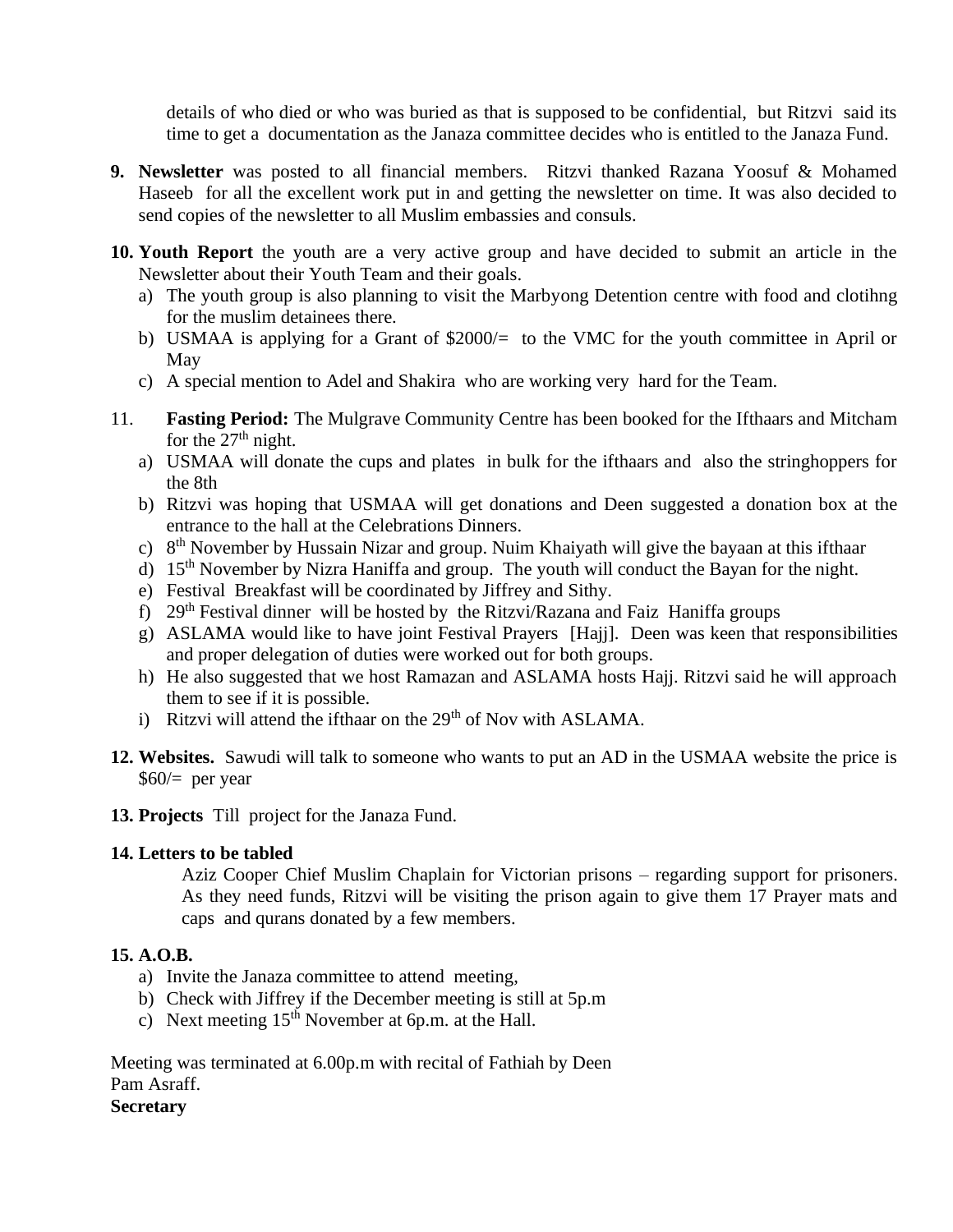## **MINUTES OF THE 5TH USMAA COMMITTEE MEETING FOR 2003/2004**

Date: Saturday 15<sup>th</sup> November 2003 **Time**: 6.30pm **Venue**: Mulgrave Community Centre

**Present**: Ashraff, Eddie, Nawfal, Deen, Ritzvi, Pam and Rifka. **Apologies:** Faiz, Jiffrey, Sawudi, Shaffie and Chota.

1. Recital of Fatiah by Eddie.

## 2. **Meeting called to order by** the President.

3. **Minutes of the last meeting**, proposed by Ashroff and seconded by Deen.

## 4. **Matters arising from the minutes:**

- A) Ritzvi mentioned that he had spoken to Noor Maharoof regarding the white paper tabled at the AGM about future directions of the Janaza Committee. Noor had also agreed to be involved in formulating a policy document. Deen wanted to know why an Auditor was involved in the Janaza Committee planning. Eddie and Ritzvi assured him that the Noor was helping out as a member and not as the auditor.
- B) The USMAA Committee decided to invite check with the Chota, Janaza Committee and fix a meeting to suit him and the committee.

## 5. **President's Report** was tabled.

- A) Newsletter has been sent to all members and Embassies.
- B) Letters to members who haven't paid their subs for 2002/2003 was sent out in the first week of Nov inviting them to pay their subs and join us again and a deadline was set for the  $31<sup>st</sup>$  of Dec 2003.
- C) Ritzvi visited the Fulham Prison with Aziz, he gave the Prisoners the Prayer Mats Prayer beads, caps and two copies of the Holy Quran donated by members and he said that they were very happy to receive them.
- D) Rizvi and Dilhaam attended the ASLAMA 's Ifthar on the 29<sup>th</sup> it was well organised With little children giving 2-3 minute talks, Rizvi was invited to conduct isha prayers.
- E) The  $1<sup>st</sup>$  Ifthar was a great success and a very inspiring bayan on tolerance and living in a multi religious society was given by Nuim Khaiyath. Aziz Cooper, Chief Muslim Chaplain for prisons also attended. Thanks to Hussain Nizar and the other families Areeb, Jabbar, Segu Zuhair and Nisthal Badurdeen and Maharoof Marrikar for hosting the ifthar.
- 6. **Financial Report**: We have \$2330/= from the Subs and we are hoping to catch up today. Statement of accounts too was tabled

Disposable cups and plates purchased – 350.60.

Committee approved the purchase of lapel mike and hands free system.

Also purchase of String hoppers for Ifthaar  $-200/=$ .

7. **Membership update and subs,** no new members but we have to get the subs today.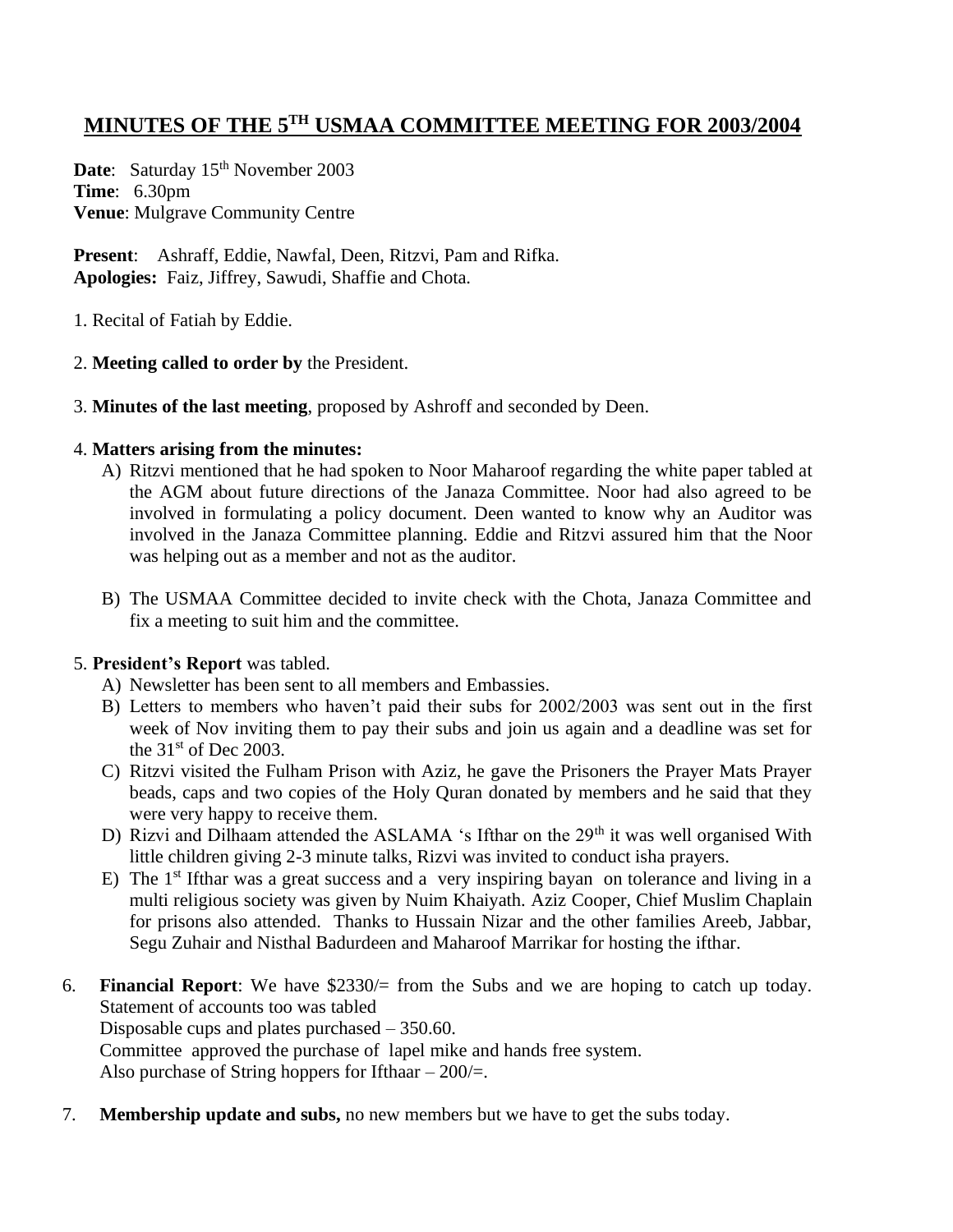## **8. Janaza Committee**

- A) Tills will be given out today, for fund raising and the tills will be collected at the end of April.
- B) A day in mid May was suggested for the Sports day but because it will be the cricket Season it might be difficult to get grounds. Deen suggested that we have Indoor Sports like carrom, table-tennis etc.
- C) Ritzvi said maybe get the youth involved for the sports day. A suggestion was made that we charge \$10/= per head for the sports day.
- D) Chota to join us at the next committee meeting if he is free.

## **9. Youth report**

- A) The youth will be conducting all prayers and delivering the bayan at the  $2<sup>nd</sup>$  ifthaar i.e. 15<sup>th</sup> of November. Rizwan and Maryam are scheduled to give a talk each.
- B) The youth will be visiting Mariybynong Detention Centre on Saturday the  $22<sup>nd</sup>$  of November they are collecting clothes, dry food rations etc to take to the Muslim detainees. They have to decide who will go, as only one or two youth are allowed to enter the centre.
- 10. 27<sup>th</sup> Nite: USMAA has invited ASALAMA for the 27<sup>th</sup> night. The proceedings will start at 9.30 at the Mitcham Hall. Imitaz will deliver the bayaan on the  $27<sup>th</sup>$  Nite

## **11. Ramazan festival Prayers and Celebrations dinner**

- A) Hall has been booked at the southern Community Centre for festival prayers. Tentative speaker as been finalised. Prayers will commence at 8.15 a.m. sharp.
- B) Jiffrey and Sithy are co-ordinating the festival breakfast
- C) The festival dinner is being sponsored by Ritzvi/Razana and Faiz's groups. The cooking will be handled by M. Y. M. Thowfeek who is charging 8.50 per head.
- **12. Website:** All information has been updated in the website. The webmaster should try and seek out sponsorship and advertisements.
- **13. Projects** tills for Janaza. Ramazan appeal for Tenakumbura ICV has a problem –case scheduled for the  $11<sup>th</sup>$  of December Ritzvi requested members to attend and support the stand taken by ICV against the vilification.

## **14. A.O.B.**

- A) Bawa wants to resign as our representative for Sri-Lanka
- B) Ask Jiffrey or Nishtar or anyone else who is interested.
- C) Ritzvi also informed that he would be visitng the prison after Eid to conduct celebrations there in the form of a BBQ which will be sponsored partially by USMAA. The committee approved the sum of \$300.00 (100 donation and 200/- from the funds) for this project.
- D) Rifka will be away for three months, and we need someone to get involved from the youth Committee. Ritzvi suggested Dilhaam be appointed as acting coordinator and will be invited to attend all committee meetings.
- **15.** Fatiah by Deen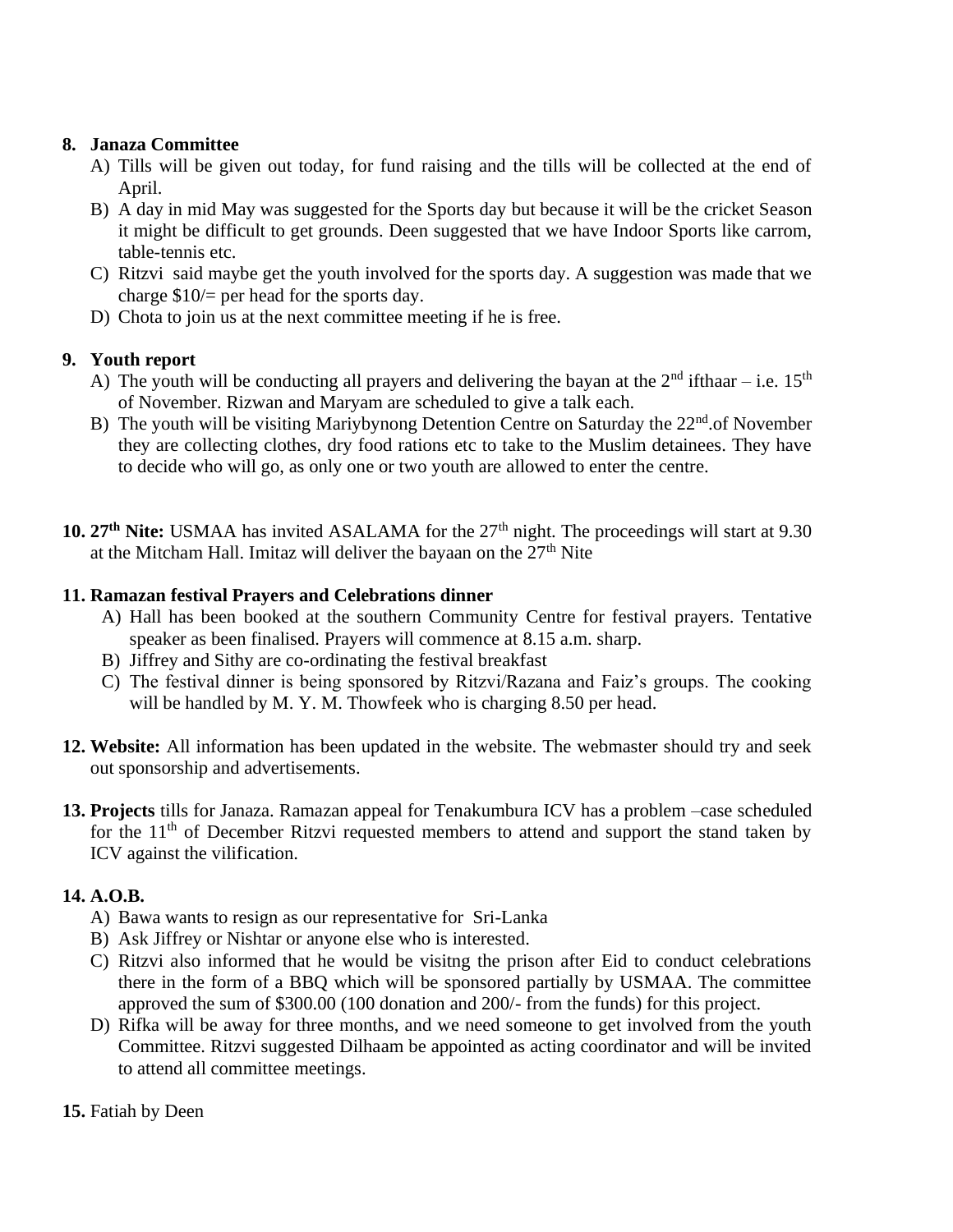Meeting terminated at 7.15 p.m.

*Pam Ashraff Secretary 15.12.03*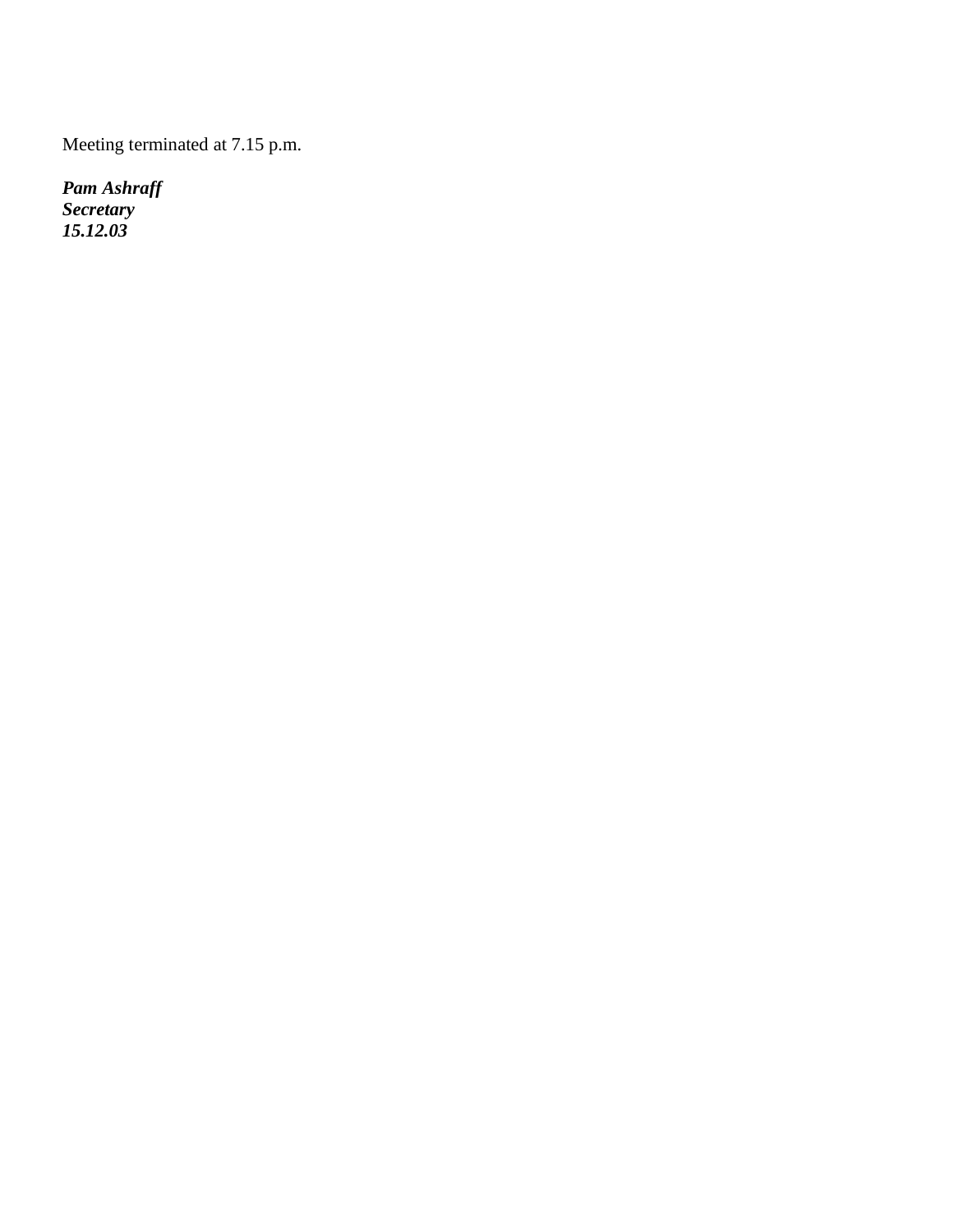#### **MINUTES OF THE 6TH COMMITTEE MEETING FOR 2003/2004**

Date Saturday 20<sup>th</sup> December

**Time:** 5.00pm

## **Venue:**

**Present:** Jiffrey,Faiz, Naufal, Deen, Rizvi, Pam, Ashroff and Adel Mohamed From the youth group.

**Apologies:** Shaffie and Sawudi.

- 1. Recital of Fatiah by Naufal.
- 2. **Meeting called to order** by the President.
- 3. **Welcome of guests** Adel and Haniff Mohamed
- 4. **Minutes of the last meeting** Minutes were duly adopted after a few corrections, Proposed by Deen and Seconded by Ashroff

#### 5. **Matters arising from the minutes.**

- a. Jiffrey was not available to be our representative for Sri Lanka.
- b. According to Sawudi, some of the members who came for the Festival dinner had refused to pay their Subs: and tore up their membership forms. The committee proposed that members who bring guests should primarily inform the organisers if they tend to bring guests for the Haj festival dinner and if possible make a donation. It was stated that there was an increase in the number attending USMAA functions but the

down side was that many were not contributing or paying their subs.

- c. It was also mentioned by Ritzvi that Dilhaam had been continuously helping with the cleaning etc after every function and that it was unfair to expect him to do so. Ritzvi also mentioned the state of the toilet both ladies and gents which had been very badly used. *Jiffrey stated that all committee members should remain after every function and make sure that the hall was left in a proper state. This was unanimoulsy adopted by the committee*.
- d. The youth and children take their food out of the hall, which they are not supposed to do. Food should be eaten inside the hall according to the regulations and all parents should be very strict with the children and see that they eat inside the Hall.
- 

6. **President's report.** The president's report was tabled.<br>The president was glad that the fasting and festival prayers was a success and The president was glad that the fasting and Also the festival breakfast. He thanked Jiffrey and Sithy for organising the Breakfast. The Eid dinner had a major problem because they ran short of food As members had brought guests without informing the committee.

Ritzvi visited the Fulham Prison with Aziz and contributed \$300/= towards Food for the 38 muslim prisoners to celebrate Eid (with a 100/- donation from a well wisher)

 **7. Financial report.** Our subs are \$2900/= and the bank balance is \$4900/=

We have \$955/= Fitra money which the committee decided to donate to the lady who needed to undergo surgery. Information with regard to authenticity was been sought before the money will be sent.

#### 8. **Membership updates and subs.**

.

It was noted that some people who were not eligibler fro student rates were paying subs as students. The clear criteria is that only FULL-TIME students are elgible for the student concession. All others should pay the single membership fee. Ritzvi to send out a memo to all youth to clarify their poistions and rectify any omisions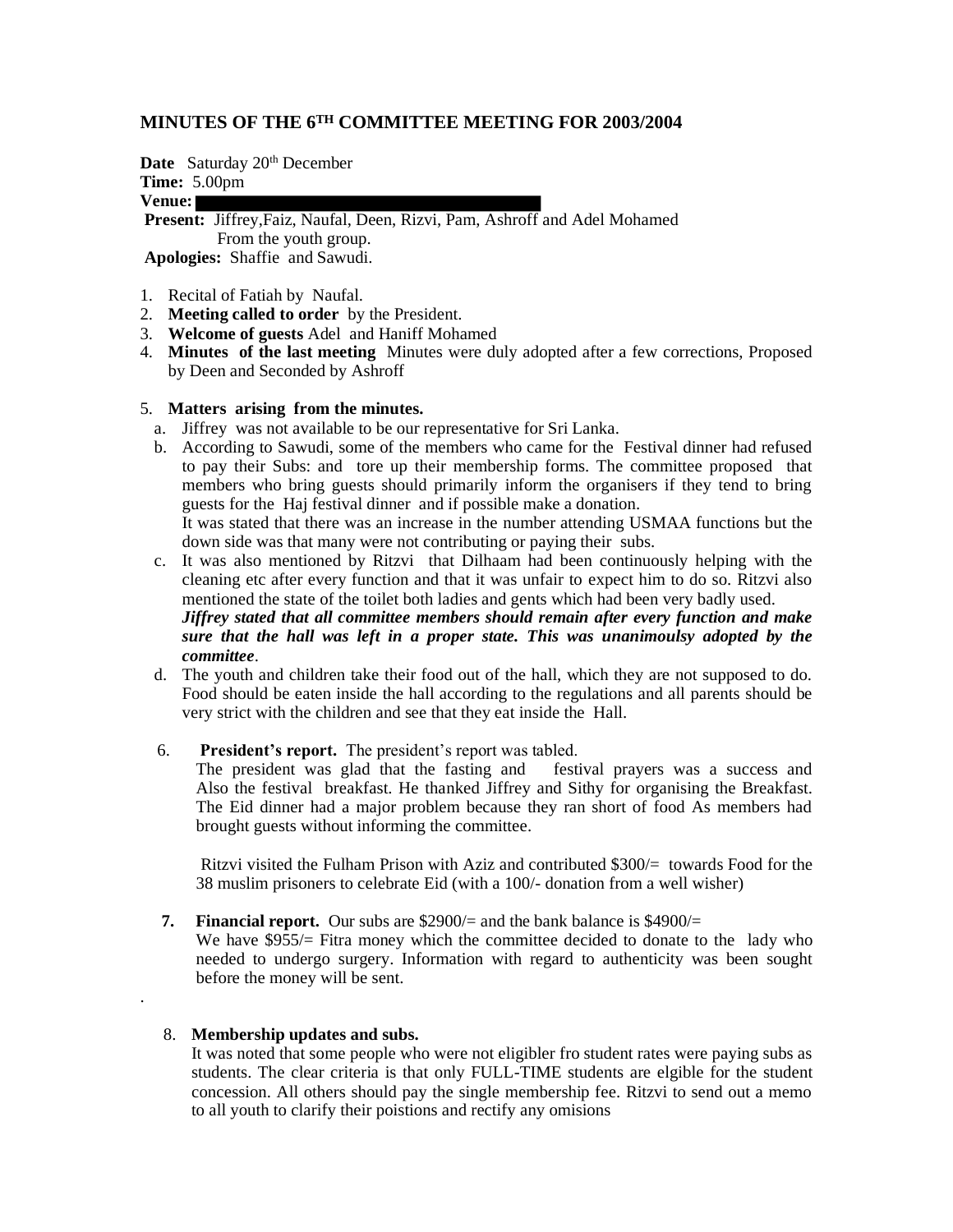Members who have not paid their subs have been given time till the  $31<sup>st</sup>$  December..

9. **Youth report**

Concern was raised about some members of the youth team having a idea that they would be a totally separate entity from USMAA. It was also raised that the minutes of youth committee should be forwarded to the main committee after each meeting.

The youth group visited the Marybynong Detention centre on Saturday the  $22<sup>nd</sup>$  of November Deen and Ritzvi accompanied them. They took clothes and dry food rations to the muslim detainees there.

#### **Finalising events/projects**

The next meeting is on the  $17<sup>th</sup>$  of January at 5.00 pm the venue is Deen Mohamed's place No 12 Lyric Court, Glen Waverly.

#### 10. **Haj festival Breakfast and Dinner.**

Haj breakfast members can bring a light refreshment. The dinner which will be on the  $7<sup>th</sup>$  of February which is a Sunday will be At 7.30p.m. it will be done by Naufal and Deen . It should be clearly stated That visitors should pay and that Donations will be accepted.

**Website:** Does not seem to be generating any income for USMAA. Review viablity.

 **Youth Forum:** Ardel Mohamed explained the purpose of the youth forum, It was to increase awareness about what the Quran and Sunnah say about tolerance and Multiculturalism in Islam in both the muslim and non-muslim communities.

In order to achieve this purpose they will have speakers to talk on the following topics;

- 1. Islamic Tolerance of other religions and beliefs.
- 2. The proper context in which the shariah law should be viewed.
- 3. The role and rights afforded to women in islam.

In addition a section of the forum will be open to young people of different Cultural backgrounds.

The forum will be on the 28<sup>th</sup> of March 2004 at The Copeland Theatre, Melbourne University between 2p.m-6p.m. and the chief guest will be John Pandazopolous. Ritzvi suggested that we have a souvenir to raise funds and he asked the Committee to get as many ads as possible. Everything to be finalised atThe next meeting.

**Projects :** Till project for Janaza fund.

#### **A.O.B.**

- 1. Flyers to be sent out regarding the Haj festival dinner.
- 2. Eating outside the hall is banned.

The meeting ended at 6.40 p.m. with Fatiah by Faiz.

*Pam Asraff.*  **Secretary**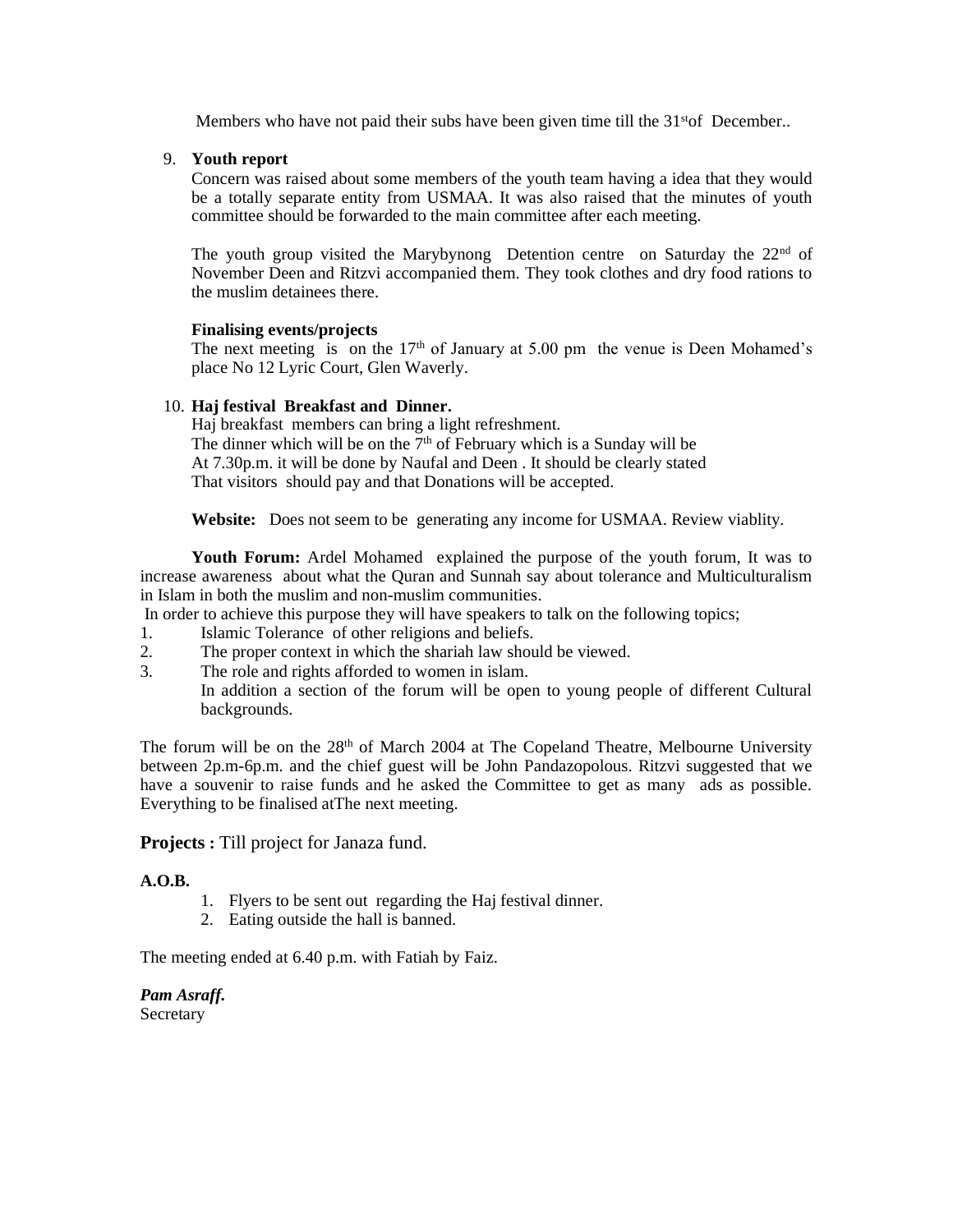## **MINUTES OF THE 7TH COMMITTEE MEETING FOR 2003/2004**

**Date** Saturday 17<sup>th</sup> January

**Time:** 5.00pm

**Venue:**

**Present:** Jiffrey, Naufal, Deen, Rizvi From the youth group. **Apologies:** Pam, Ashraff, Rifka, Faiz**,** Shaffie and Sawudi.

- 1. Recital of Fatiah by Naufal.
- 2. **Meeting called to order** by the President.
- 3. **Welcome of guests** Adel and Haniff Mohamed
- 4. **Minutes of the last meeting** Minutes were duly adopted after a few corrections, Proposed by Deen and Seconded by Ashroff

#### 5. **Matters arising from the minutes.**

- a. Jiffrey was not available to be our representative for Sri Lanka.
- b. According to Sawudi, some of the members who came for the Festival dinner had refused to pay their Subs: and tore up their membership forms. The committee proposed that members who bring guests should primarily inform the organisers if they tend to bring guests for the Haj festival dinner and if possible make a donation. It was stated that there was an increase in the number attending USMAA functions but the down side was that many were not contributing or paying their subs.
- c. It was also mentioned by Ritzvi that Dilhaam had been continuously helping with the cleaning etc after every function and that it was unfair to expect him to do so. Ritzvi also mentioned the state of the toilet both ladies and gents which had been very badly used. *Jiffrey stated that all committee members should remain after every function and make*

*sure that the hall was left in a proper state. This was unanimoulsy adopted by the committee*.

- d. The youth and children take their food out of the hall, which they are not supposed to do. Food should be eaten inside the hall according to the regulations and all parents should be very strict with the children and see that they eat inside the Hall.
- 6. **President's report.** The president's report was tabled.

The president was glad that the fasting and festival prayers was a success and Also the festival breakfast. He thanked Jiffrey and Sithy for organising the Breakfast. The Eid dinner had a major problem because they ran short of food As members had brought guests without informing the committee.

Ritzvi visited the Fulham Prison with Aziz and contributed \$300/= towards Food for the 38 muslim prisoners to celebrate Eid (with a 100/- donation from a well wisher)

## **7. Financial report.** Our subs are \$2900/= and the bank balance is \$4900/=

We have  $$955/=$  Fitra money which the committee decided to donate to the lady who needed to undergo surgery. Information with regard to authenticity was been sought before the money will be sent.

#### 8. **Membership updates and subs.**

.

It was noted that some people who were not eligibler fro student rates were paying subs as students. The clear criteria is that only FULL-TIME students are elgible for the student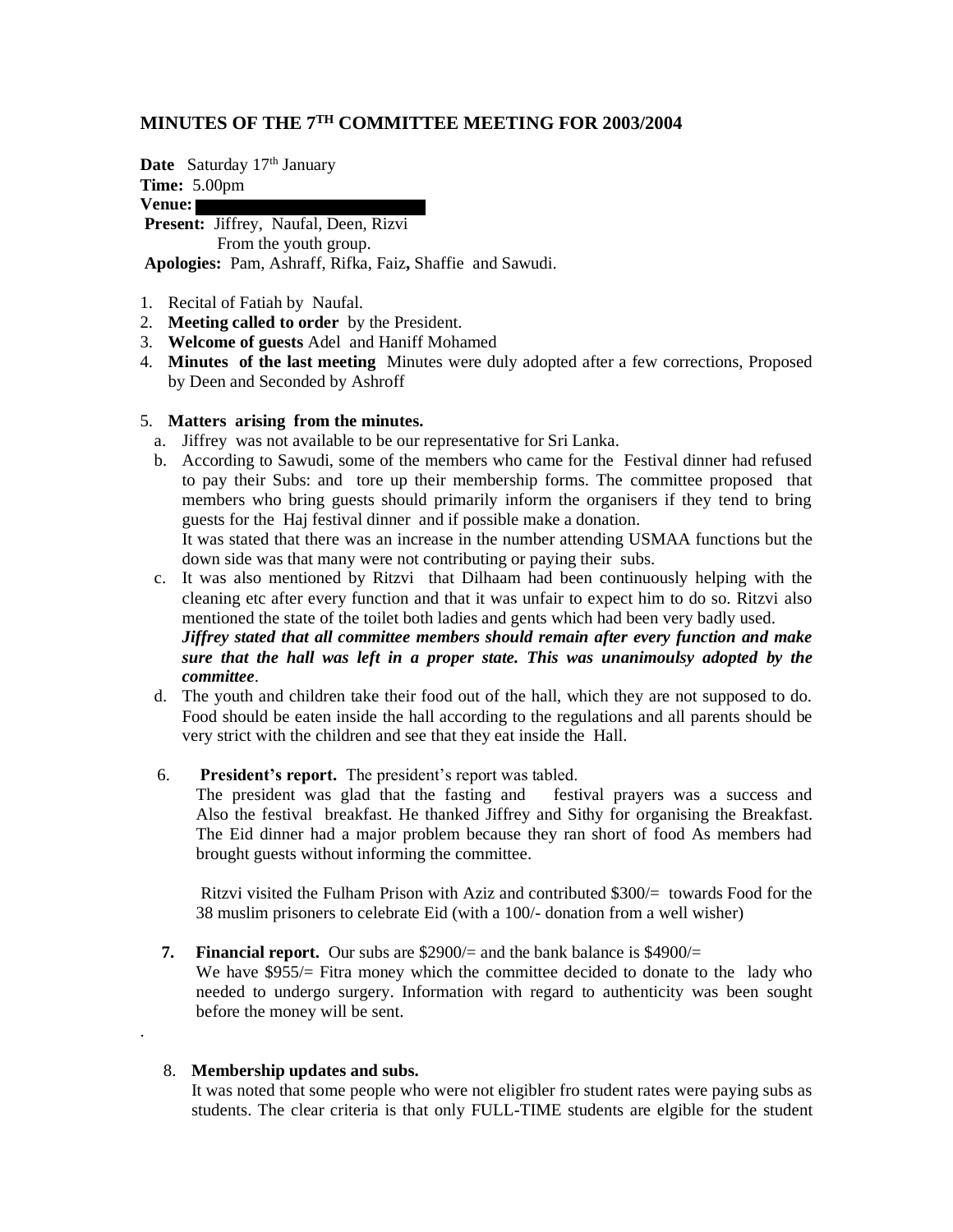concession. All others should pay the single membership fee. Ritzvi to send out a memo to all youth to clarify their poistions and rectify any omisions Members who have not paid their subs have been given time till the  $31<sup>st</sup>$ of December..

#### 9. **Youth report**

Concern was raised about some members of the youth team having a idea that they would be a totally separate entity from USMAA. It was also raised that the minutes of youth committee should be forwarded to the main committee after each meeting.

The youth group visited the Marybynong Detention centre on Saturday the  $22<sup>nd</sup>$  of November Deen and Ritzvi accompanied them. They took clothes and dry food rations to the muslim detainees there.

#### **Finalising events/projects**

The next meeting is on the  $17<sup>th</sup>$  of January at 5.00 pm the venue is Deen Mohamed's place No 12 Lyric Court, Glen Waverly.

#### 10. **Haj festival Breakfast and Dinner.**

Haj breakfast members can bring a light refreshment. The dinner which will be on the  $7<sup>th</sup>$  of February which is a Sunday will be At 7.30p.m. it will be done by Naufal and Deen . It should be clearly stated That visitors should pay and that Donations will be accepted.

**Website:** Does not seem to be generating any income for USMAA. Review viablity.

 **Youth Forum:** Ardel Mohamed explained the purpose of the youth forum, It was to increase awareness about what the Quran and Sunnah say about tolerance and Multiculturalism in Islam in both the muslim and non-muslim communities.

In order to achieve this purpose they will have speakers to talk on the following topics;

- 1. Islamic Tolerance of other religions and beliefs.
- 2. The proper context in which the shariah law should be viewed.
- 3. The role and rights afforded to women in islam. In addition a section of the forum will be open to young people of different Cultural backgrounds.

The forum will be on the  $28<sup>th</sup>$  of March 2004 at The Copeland Theatre, Melbourne University between 2p.m-6p.m. and the chief guest will be John Pandazopolous. Ritzvi suggested that we have a souvenir to raise funds and he asked the Committee to get as many ads as possible. Everything to be finalised atThe next meeting.

#### **Projects :** Till project for Janaza fund.

#### **A.O.B.**

- 1. Flyers to be sent out regarding the Haj festival dinner.
- 2. Eating outside the hall is banned.

The meeting ended at 6.40 p.m. with Fatiah by Faiz.

*Pam Asraff.*  **Secretary**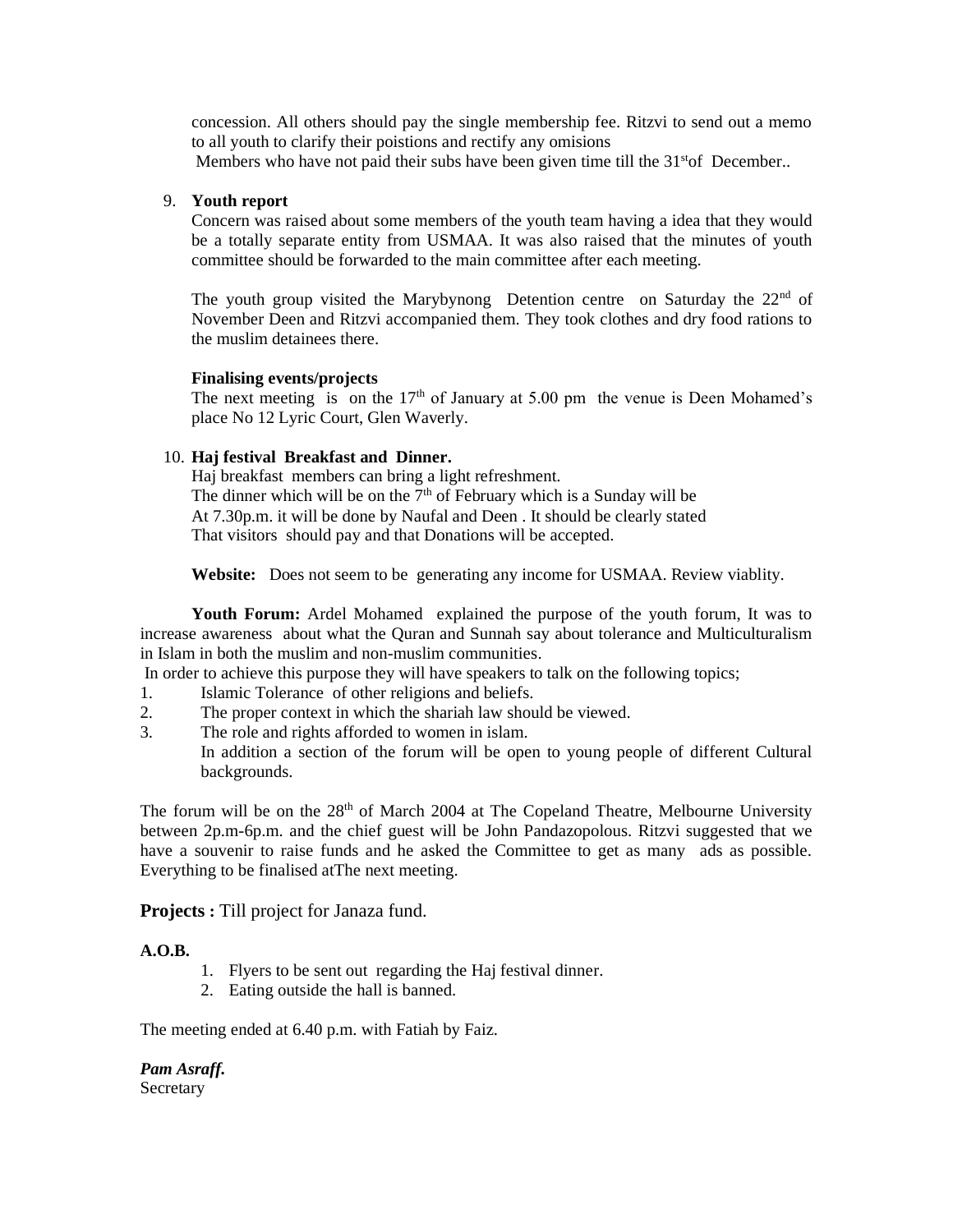## **MINUTES OF 9TH USMAA COMMITTEE MEETING 2004**

Date: 20<sup>th</sup> March 2004

Time: 4.30 p.m.

Venue:

Present: Ashroff, Pam, Jiffrey, Naufal, and Rizvi. Apologies: Deen Mohamed and Rifka

- 1. Meting was called to order by President.
- 2. Recital of Fatiah by Jiffrey.
- 3. Confirmation of last minutes: Minutes of last meeting was not complete The President will table them at the next committee meeting.
- 4. Presidents Report: will be e'mailed to the committee.
- 5. Advertisements for Souvenir for Youth Forum: Jiffrey, Ashroff and Shaffie got five and a half Pages of advertisements. Thank the Advertisers and send them the Souvenirs.
- 6. Subscriptions. The President requested the committee to ask the Members on their lists to pay their subs as the books have to finalised for the AGM. Jiffrey was worried that Members will keep away if we push for their subs. Naufal said that there were six members who have not paid their subs but never misses any of the functions.
- 7. Oratory Contest: was a great success, and the Children were very happy. Rizvi said that maybe next year there will be more children. The good thing about it was that everything was finished by 10.30p.m.
- 8. Purchase of cups and plates bulk 203.90
- 9. Youth Forum: Rizvi has sent notices to most of the Media and radio Stations to advertise the Youth forum.
- 10. Meelad and Quirath Contest: Jiffrey will co-ordinate the Meelad and Qirath contest which will be held on the  $15<sup>th</sup>$  of May, at the Mulgrave Community centre which has already been booked. Jiffrey said that he would like to have someone Sponsor the Qirath Contest.
- 11. Sri Lankan day: The 16<sup>th</sup> of May is Sri-Lankan day and Immigration requested USMAA to participate with a cultural Muslim segment. Rizvi will talk to Farah. and Fathaiyya.
- 12. Banner for USMAA Rizvi wants to organize a banner so that we could use it for all our functions. Naufal suggested that it could be done cheaper in Sri-Lanka. The banner will be in cream or white satin with green and gold lettering.
- 13. Seniors Outing The committee approved upto \$250.00 to be spent on the day outing for the seniors – Melbourne Flower show.
- 14. The Newsletter will be sent after the Youth Forum
- 15. Any other business: Olga Mendis has requested material about Sri-Lankan Muslims in Australia, for her book that she is putting out. Rizvi will talk to Farouque.
- 13. Till Project: This is the only project for the Janaza Fund and it will finish in May.
- 16. AGM: The notice for the AGM should be sent 15 days prior to the meeting, Rizvi said that he would seek to amend the constitution and he said that he will send an e'mail to the committee members regarding this.
- 17. Next months meeting will be at Deen Mohamed, shouse on the  $24<sup>th</sup>$  of April at 4.00 p.m. Meeting ended at 5.35p.m.

Fatiah was recited by Naufal.

## **Pam Asraff. {secretary}.**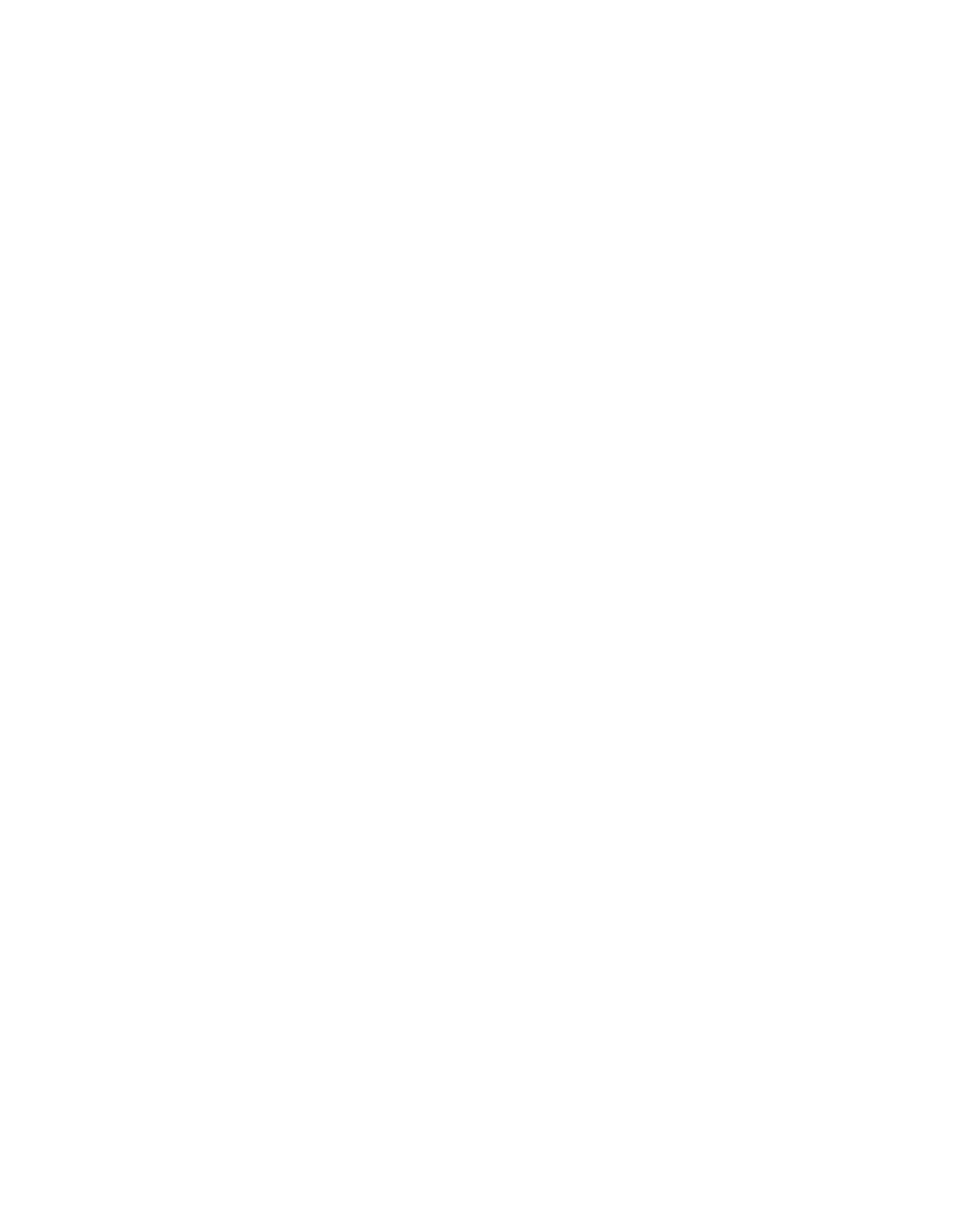## **MINUTES OF 10TH USMAA COMMITTEE MEETING 2004**

Date: 24<sup>th</sup> April 2004 Time: 4.30 p.m.

Venue:

Present: Deen, Ritzvi, Faiz, Ashroff, Pam, Sawudi Shaffie and Jiffrey. Apologies:

- 1. Meeting was called to order by the President.
- 2. Recital of Fatiah by Deen Mohamed.
- 3. Minutes of last committee meeting: Confirmed by Jiffrey and seconded By Ashroff.
- 4. Matters arising from minutes: USMAA will participate on the 16<sup>th</sup> of May for Sri Lankan day with a Muslim segment, Farah will help the children organise the children for the costume parade..
- 5. President's Report Briefed about the discussion with the migration museum and the issues with regard to non-members requesting for letters. A clear policy to be defined at the AGM with regard to USMAA support for members.
- 6. Meeting Schedules: Next Meeting will be held at Faiz's house on Saturday the  $22<sup>nd</sup>$  of May at 4.30 p.m.
- 7. Membership: We have only one more new member, 102 Members have paid their Subscriptions we have collected  $$3160/$  from subs. There are many members who have not paid their subs. The President requested the Committee to push for the subs from the members in their groups.

Deen Mohamed suggested that we should have an arrears column in the members List or maybe a debtors column. The committee endorsed this and in future all members would be requested to pay their arrears before paying for the current year in question. This would be adopted with the current year 2003/2004.

Ritzvi will send a letter to those who have not paid their subscriptions.

Youth Report and Youth Forum: The Youth were very disappointed at the poor turnout at the youth Forum There were concerns raised with regard to the speech from the USMAA youth member with regard to practice of mowlood, etc. Ritzvi said that he has written to the forum organising committee with regard to that the forum was not the appropriate venue for such discussion where people are unable to respond. Also he stated that everyone should respect each other's views and be tolerant. There has been no response from the youth as yet.

The President also placed on record the hard work and excellent job carried out by the youth in organising the forum which had been very well accepted by those attending it. This was endorsed by the committee.

8. Constitution: The  $21<sup>st</sup>$  of May will be the final date for the amendments to be received.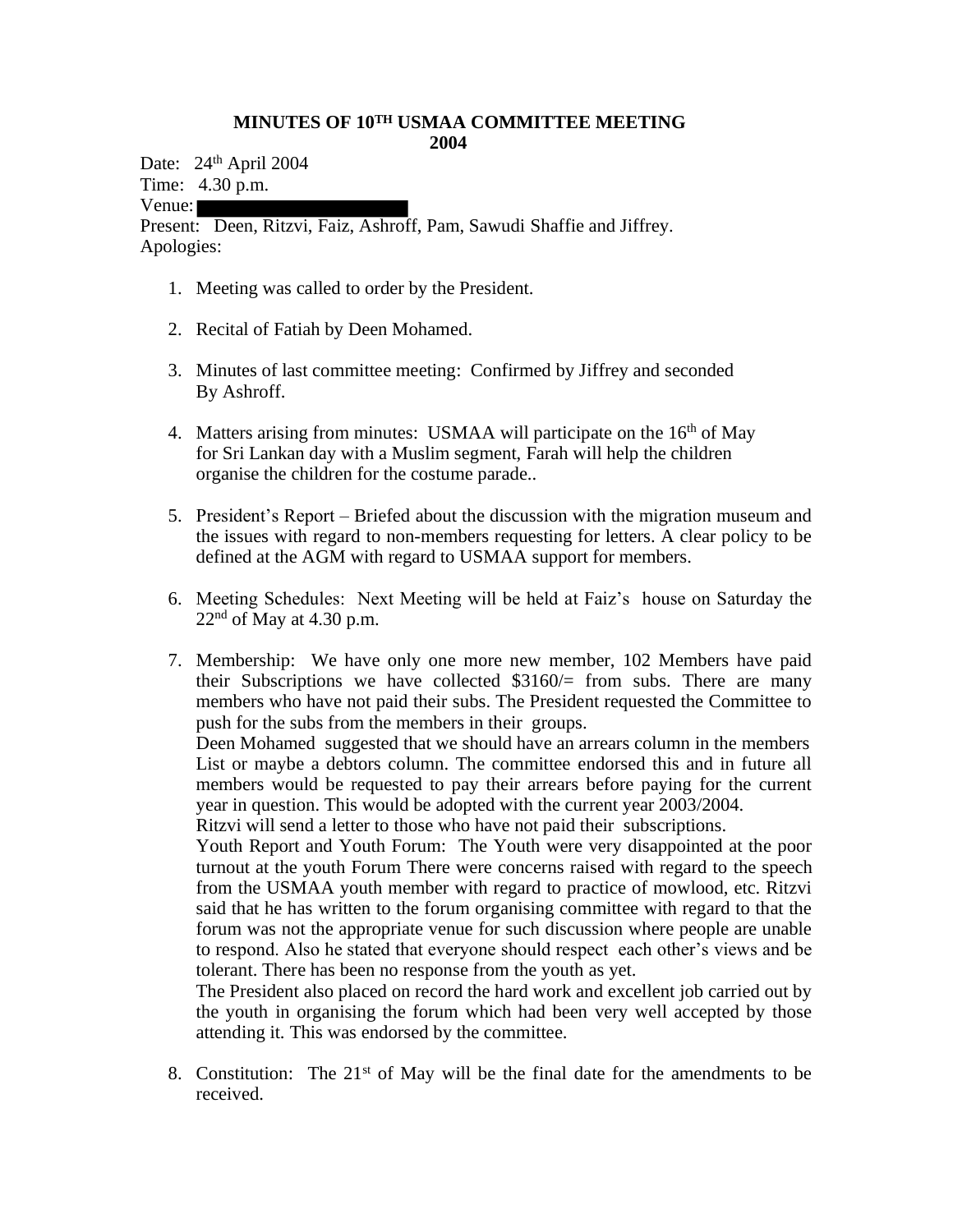Ritzvi said that he wanted to put forward a series of changes which he had tabled at the last AGM. These changes will be circulated to the committee if they wished to add to it. One of the key changes is the removal of the trustees and introducing an advisory committee elected on a 3 year term.

Ritzvi said that the paper given by Noor has been misplaced regarding the Janaza Committee. Deen said that we must get some advice from an Imman because it is a very Religious issue, and he also said that we need the Janaza Committee to let us know exactly who uses it. Ritzvi said that there should be a clear cut decision with guidelines on how the disbursement of funds etc should take place.

- 9. Newsletter: The Newsletter is now ready and will be sent out Tomorrow with a proformo to amend the Constitution.
- 10. Letters to be Tabled: SPUR has sent a letter to USMAA and also rung Ritzvi to find out if USMAA would like to join with them to target anti LTTE . Jiffrey, Ritzvi and the rest of the committee said that USMAA according to the constitution is a Cultural Association and not a political organization and that we didn't want to join with them, as we would prefer to remain non political.
- 11. Immigration Day: USMAA is going to participate, Farah will see the children in different costumes the Muslims wear. Fataya will maybe give a cookery demonstration, and and have a stall giving information about Sri-Lankan Muslims and also some of the clothes the Sri-Lankan Muslims wear. It will be on the  $16<sup>th</sup>$  of May 2004.
- 13 A.O.B. Meelad is on the 15<sup>th</sup> of May Jiffrey and Sithy will co-ordinate it Qiraath Contest contact Sithy. Meelad Fouze and Wife. Ladies have requested that they would like to have a Ladies Night in June, Ritzvi said that he will book the hall for them.

Post should be directed to the secretary,s house..

Ritzvi said that the Fax that is in Eddie's house is now obsolete. Olga has not contacted us as yet, Faiz said that he has a Tamil Version about Sri-Lankan Muslims, Ritzvi said that maybe Olga Needs to know more about the Sri-Lankan Muslims as she wants To write about Multiculturalism.

14. Fatiah by Naufal.

Meeting terminated at 6p.m.

Pam Asraff (secretary).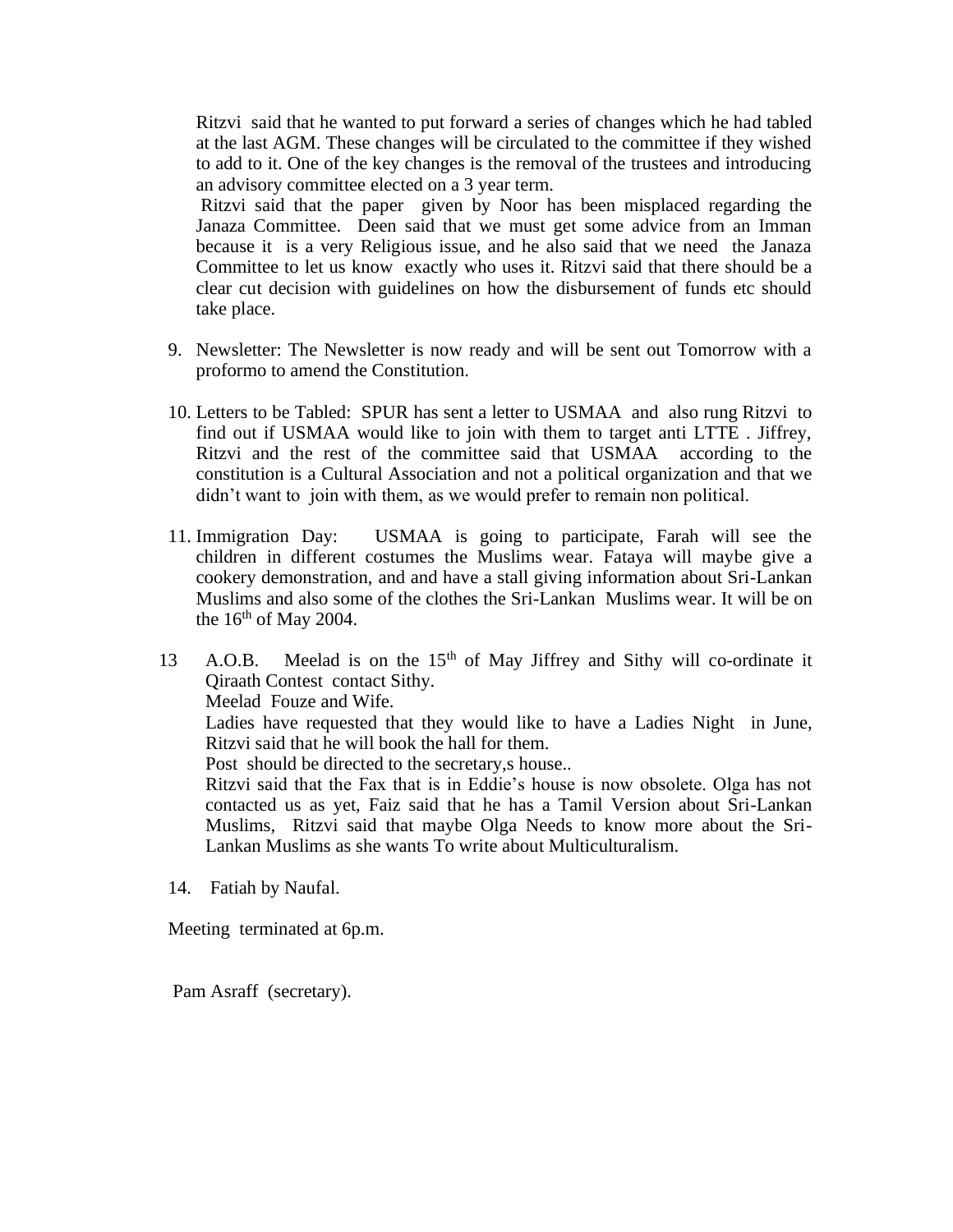## **MINUTES OF 11TH USMAA COMMITTEE MEETING 2004**

**DATE;** Saturday  $22<sup>nd</sup>$  May 2004 **TIME:** 4.30p.m. **VENUE:** . PRESENT: Ritzvi, Deen, Naufal, Pam, Shaffie, Faiz, Jiffrey, Ashroff. **GUEST:** Adel (Youth Committee) **APOLOGIES:** Rifka.

- 1) Meeting called to order at 4.55 p.m.
- 2) Recital of Fatiah by Faiz
- 3) Minutes of last Committee Meeting confirmed by Shaffie and seconded by Deen. Matters arising from Minutes: No. 8. on the Minutes to be corrected, instead of We need the Janaza Committee to let us know exactly who uses the Graves, It Should read ; We do not want to know who the Recipients are.
- 4) President's Report; The President's main concern was that some of the Members were very reluctant to pay their subscriptions, which made it very difficult for the President and committee to keep on asking those members to send in their subs: He also spoke about the Janaza Committee, they were invited to attend the Committee Meetings on three Occasions but have not met with the committee at all.

The President was also very disappointed at the support given to the Youth and the kids activities and events

The Sri Lankan festival was a great success. Thanks to all those who helped in the organization of the event. The feedback was very positive with regard to the stall and our cultural display.

The Ladies have requested that they have a Ladies night, but Ritzvi said that if they don't contact him, he wont be able to book the hall and as the books have to be sent for auditing.

- 5) **Accounts and Subscriptions;** Ritzvi was concerned that expenditure was a bit too high, and decided that a motion should be put forward to up the subs. The older Pensioners to pay \$15/= and the Pensioner couples to pay \$25/=, and maybe the students who are working to pay more. Students to prove they are full time students. Deen asked Ritzvi to send a letter to the members and five days later the committee will telephone them and ask them to pay the subs. We will also get 180/- from the museum.
- 6) **Membership.** Approval of financial membership list to be sent out.
- 7) **Youth Report**; Adel who was present at the committee meeting said that they Have not done any thing much about the forum, Jiffrey said that there was no feedback, and he also said that the speaker at the Youth Forum upset a lot of people, and in future if they had someone who spoke at a forum, they should have the speech checked. Adel said that it had been requested, but he kept it for the last. Jiffrey also said that some of the parents were not very happy about the words he used. They were not very appropriate. Adel was asked to convey it to the speaker.

#### 8) **Project reports**;

**Meelad & Quirath Contest**. Jiffrey said that the important thing is that the Committee should help and he also said that the Quirath Contest was a success. Ritzvi's concern is that in general people do not attend the kids activities but at dinnertime, we had a large turnout.

**Sri Lankan Festival**; It was a very disappointing attendance by USMAA but the other communities had very good attendance, We had a cookery demonstration by Sanya Hablulla, a costume parade , organized by Farah and others and a stall displaying clothes of our culture. The President thanked all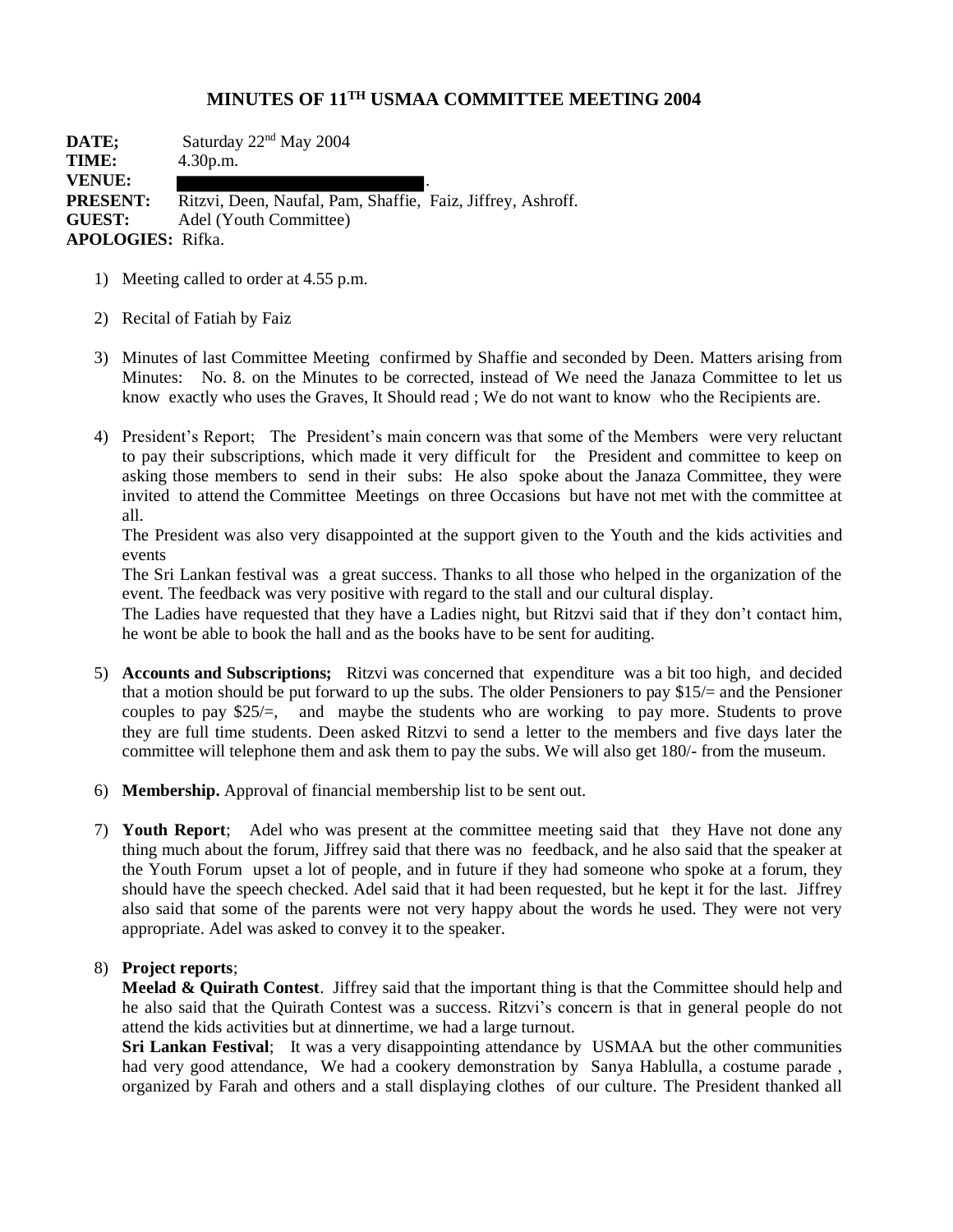those who helped in the festival especially the children who particiaptedWe will also be getting \$180/= for USMAA from the Museum.

9) **Janaza Fund**; *Till Project*; we need the tills by the 10<sup>th</sup> of June, so that we could close the Books, the committee should collect the tills. Paper tabled at AGM with regard to the Janaza Committee functioning.

The paper was tabled by Chota. Naufal said that we should invite the Janaza Committee for the next committee meeting. Ritzvi suggested that it was a bit difficult for ladies to serve on the Janaza Committee but a sub committee comprising of the ladies to be set up to support the bereaved.

Ritzvi was worried that there are no guidelines and Jiffrey said there are no rules on who is buried or who uses it. Jiffrey also said that we should ask for volunteers to join the Janaza committee, so that they can help

#### **10) AGM 2004/2005**

*Approval of Agenda*. Agenda approved by committee, but the time was changed to 6p.m.

Approval of Financial membership to be sent out, committee asked the President to wait till the  $30<sup>th</sup>$  of May and send with the forms.

*Amendments to the Constitution*. As at 5pm on the 21<sup>st</sup> of May the Secretary has only received one signed by the President and seconded By Deen Mohamed. A Notice will be sent to all members regarding the AGM.

A special meeting will be held on the  $6<sup>th</sup>$  of June at 2p.m. at Deen Mohamed's House. The trustees will be invited to the meeting. Also the Janaza committee will be invited. Jiffrey said that there should not be any discussions, but to say that these are the new Amendments so that they will know about it before the information was sent out

Motion put forward by Youth[Adel, Rizwan and Rifka with regard to direction of USMAA. Detail discussion took place on the 3 points mentioned in the document. The President requested that Adel check with the person concerned on what he found unislamic in USMAA to leave the function without having dinner.

Also Adel was asked about the statement by children not wanting any of their teachers to be invited to the functions of USMAA. Again on request of names which will have to be given if asked at the AGM Adel said that they would remove that statement. In general Adel agreed to resubmit the document after the discussion that took place.

- 11) Newsletter was sent out in May.
- 12) Website; to be continued and reviewed by the new committee.
- 13) Letters to be tabled. USMAA will hand over the Fitra money to Appeal for the children of Iraq on Sunday the 23rd of May 2004 At the Docklands Hub.
- 14) To book the Mulgrave Community Centre Hall for the next year, and talk to the new committee.
- 15) Any Other Business.
	- a. AGM dinner to be hosted by the committee
	- b. Minutes of all the committee meetings to be sent to the Auditor.
	- c. Next committee meeting at Ritzvi's house on the  $26<sup>th</sup>$  of June 2004.
- 16) Fatiah was recited by Naufal.
- 17) Meeting ended at 7pm.

Pam Asraff [Secretary]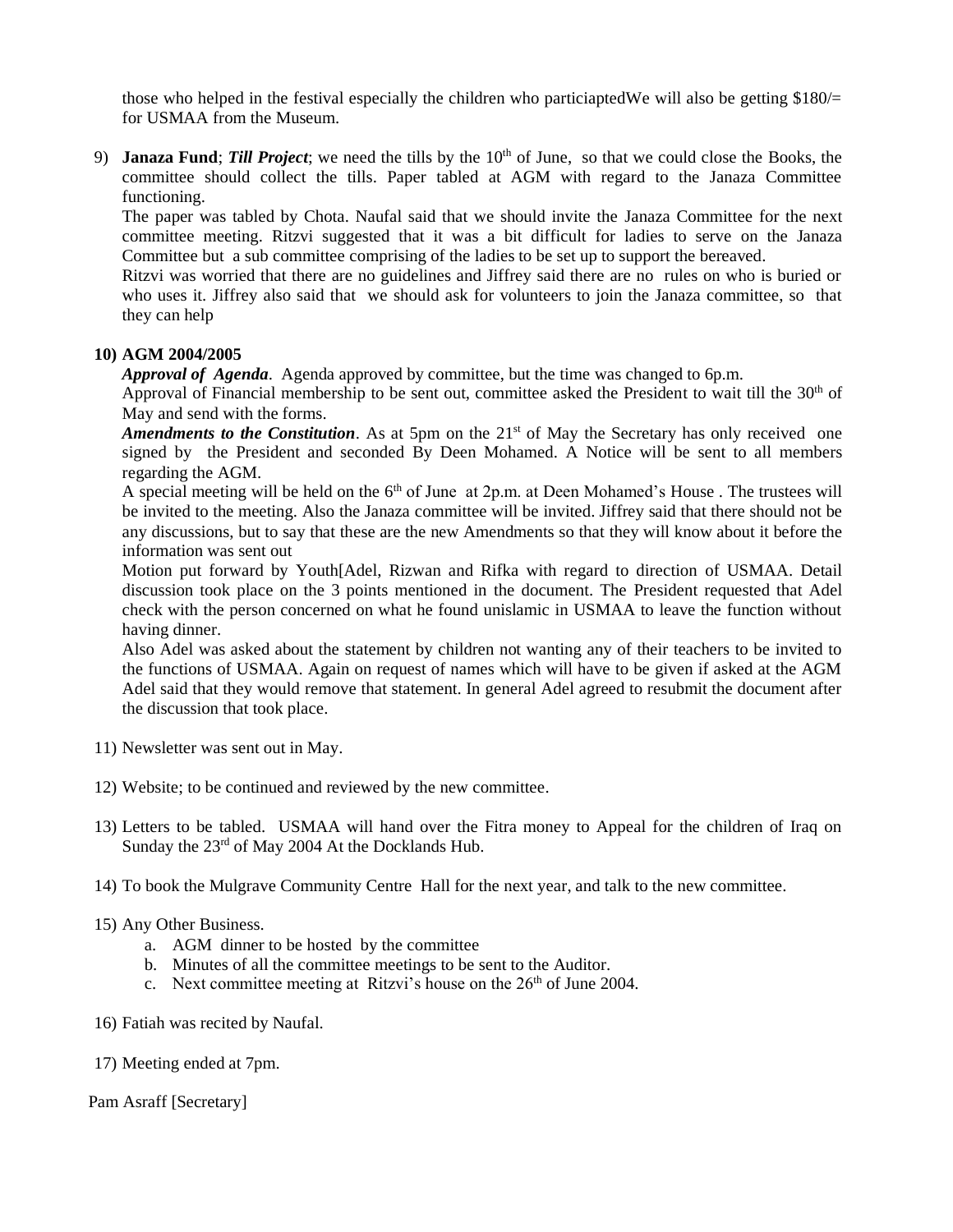## **USMAA Committee Meeting held on 28-02-04 at Bro. Rizvi Mohideen's residence**

## **Present**

Bro Rizvi Mohideen (chairman) Bro Jiffry Marikar Bro Naufal Sharifdeen Bro Deen Mohamed Bro Shafie

## **Apologies**

Sis Rifka Naufal

- 1. The previous minutes was accepted without change. Proposed by: Deen Mohamed Seconded by: Jiffry Marikar
- 2. Matters arising out of the minutes: nil.
- 3. Presidents report : not available since president was away on pilgrimage to Hajj.

| 4. Meeting schedules: | $20 - 3 - 04$<br>$24 - 4 - 04$<br>$22 - 05 - 04$<br>19-06-04 | Deen Mohamed<br>Naufal Sherifdeen<br>Jiffry Marikar<br>Rizvi Mohideen |                   |
|-----------------------|--------------------------------------------------------------|-----------------------------------------------------------------------|-------------------|
| 5. New members:       | Name                                                         | Proposed by                                                           | Seconded by       |
|                       | Shinal Zacharya                                              | Deen Mohamed                                                          | Jiffry Marikar    |
|                       | Shazwan Bakir                                                | <b>Jiffry Marikar</b>                                                 | Naufal Sherifdeen |

6. Youth report: The youth forum was to be held on 28-03-04 at Copeland Theatre, Melbourne University. Members were requested to obtain advertisements for the souvenir.

7. Hajj dinner: Went off well with over 200 attending. Presents (Chocolates) were distributed to all the children.

8. Oratory Contest: Each group leader to ring and submit names of children contesting and number attending this function for catering purposes.

Judges: Imam Noor & Bro Kamal Parker.

Dinner: To be organised by Shafie's and Ashroff's groups.

9. Website: So far only one advertisement received. Bro Shafie informed we should renew the registration of the website for another 2 years by 30-05-04.

10. Sports Day: This was to be renamed as 'Family Day' with Ashroff to be in charge.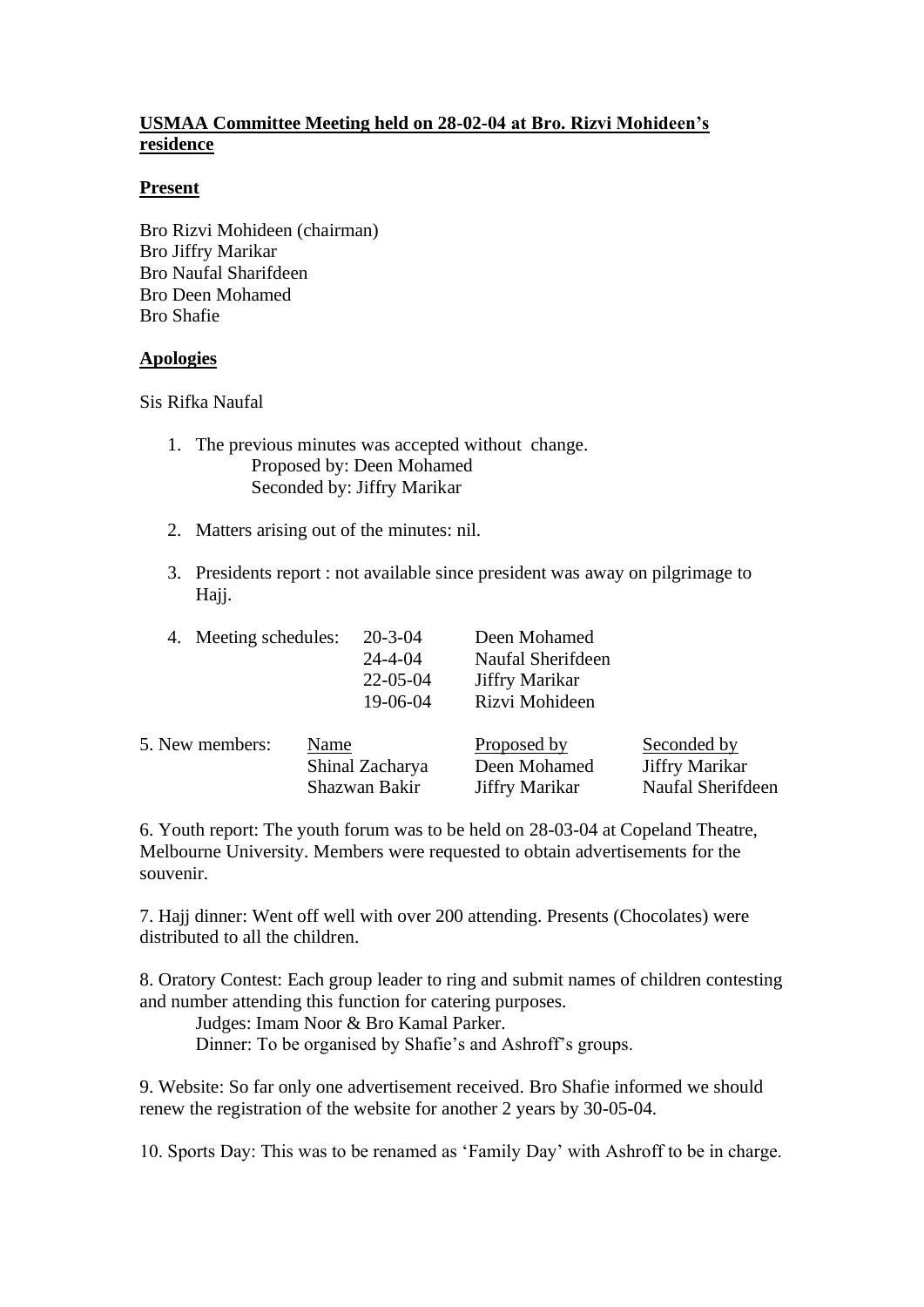11. Letters: Iran appeal Immigration Museum – requesting our input for Sri Lanka day scheduled for 16-05-04. The president to look into this.

12. Any other business: Bro Jabar to inform that unfortunately we cannot make a booking through USMAA for his function.

The meeting terminated at 6.20pm with recital of qirath by Deen Mohamed.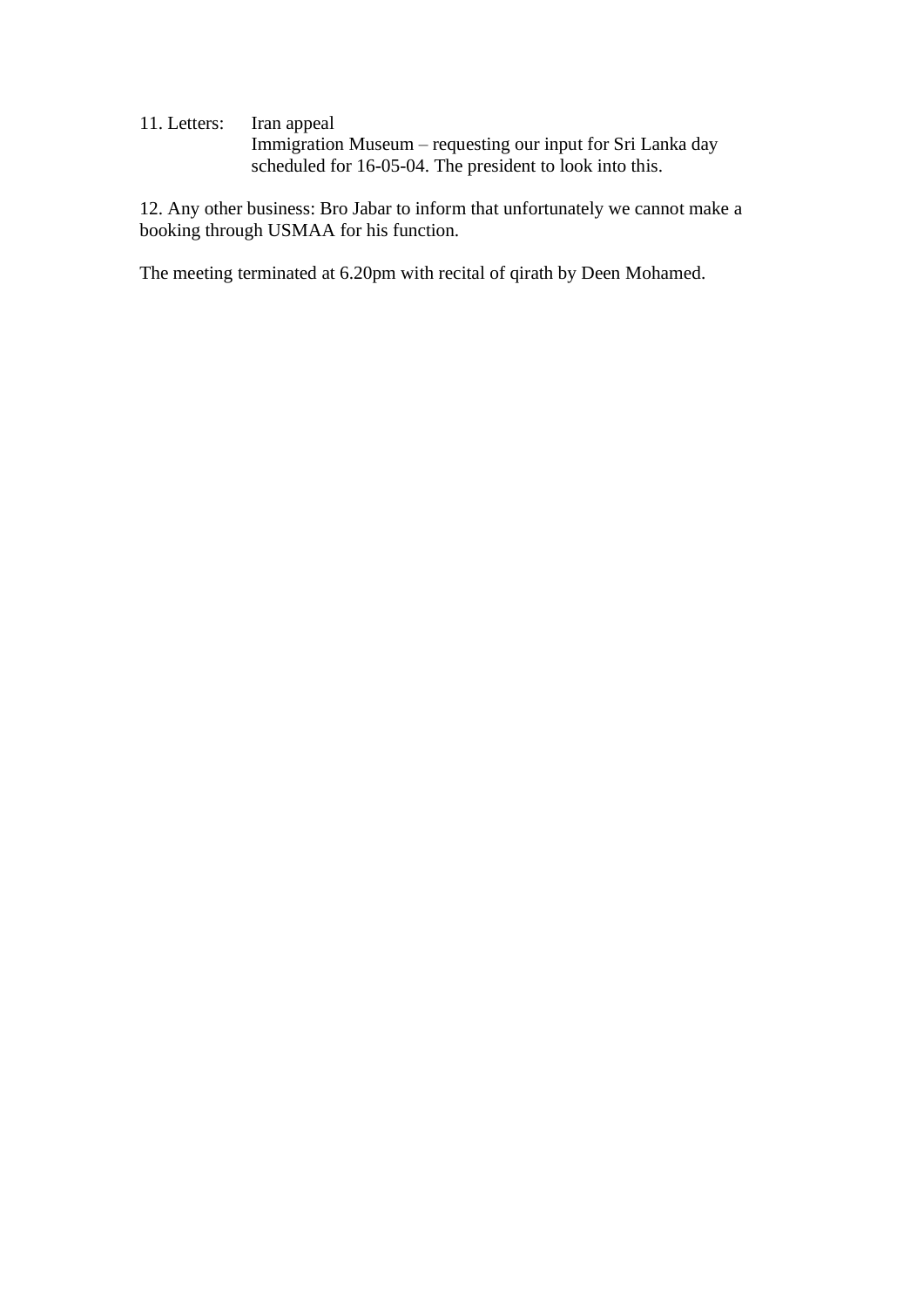## **MINUTES OF THE 7TH COMMITTEE MEETING FOR 2003/2004**

**Date** Saturday 17<sup>th</sup> January

**Time:** 5.10pm

**Venue:**

**Present:** Jiffrey, Naufal, Deen, Rizvi

 From the youth group. Shakira and shamara **Apologies:** Pam, Ashraff, Rifka, Shaffie, Faiz and Sawudi.

- 1. Recital of Fatiah by Naufal.
- 2. **Meeting called to order** by the President.
- 3. **Welcome of guests** Adel and Haniff Mohamed
- 4. **Minutes of the last meeting** Minutes were duly adopted after a few corrections, Proposed by Deen and Seconded by Naufal
- 5. **Matters arising from the minutes.**
	- a. Jiffrey reiterated that all committee members should remain behind after each function to help out with the cleaning, etc..
	- . b. Letter with regard to hajj festival prayers and dinner to go out by the  $21<sup>st</sup>$  the latest with an update on USMAA activities. Letter to include information about the Oratory Contest and the application form.
- 6. **Youth Forum** Shamara updated information on the youth forum. The forum is scheduled for Sunday the  $28<sup>th</sup>$  of March. Jiffrey to coordinate with the youth team while the President is away.
- 7. **Hajj Festival and Dinner**: As agreed no breakfast will be provided. People are requested to bring a plate for the prayers. The dinner will be coordinated by Deen Mohamed and Nawfal. It is expected that we would be catering for about 200 people.
- 8. **Janaza** Sports Day. Ritzvi informed that Aka Toki had expressed interest in helping organise the sports day. Jiffrey to talk to Aka about it.
- 9. **Membership**. Associate membership was confirm on Mr & Mrs Hayat Qureshi, and membership on Mr. & Mrs Asif Shafeek and family,Mr& mrs Shihabdeen Nijam deen
- 10. AOB: Jiffrey raised the concern with regard to certain elements in the community trying to cause problems for the youth group by casting aspersions on the conduct etc. The youth team was to report back if any such comments are made or and untoward incidents occur. There was request made from a member for financial support to set up a small scale business. The committee felt this was not appropriate as our funds are tied to activities and also whatever funds we seek externally are tied to various project. The member would have to seek support on a noe tone basis from other members.
- 11. The meeting was terminated at 6.10 pm after recital of fatiah by Deen Mohamed

Acting Secretary